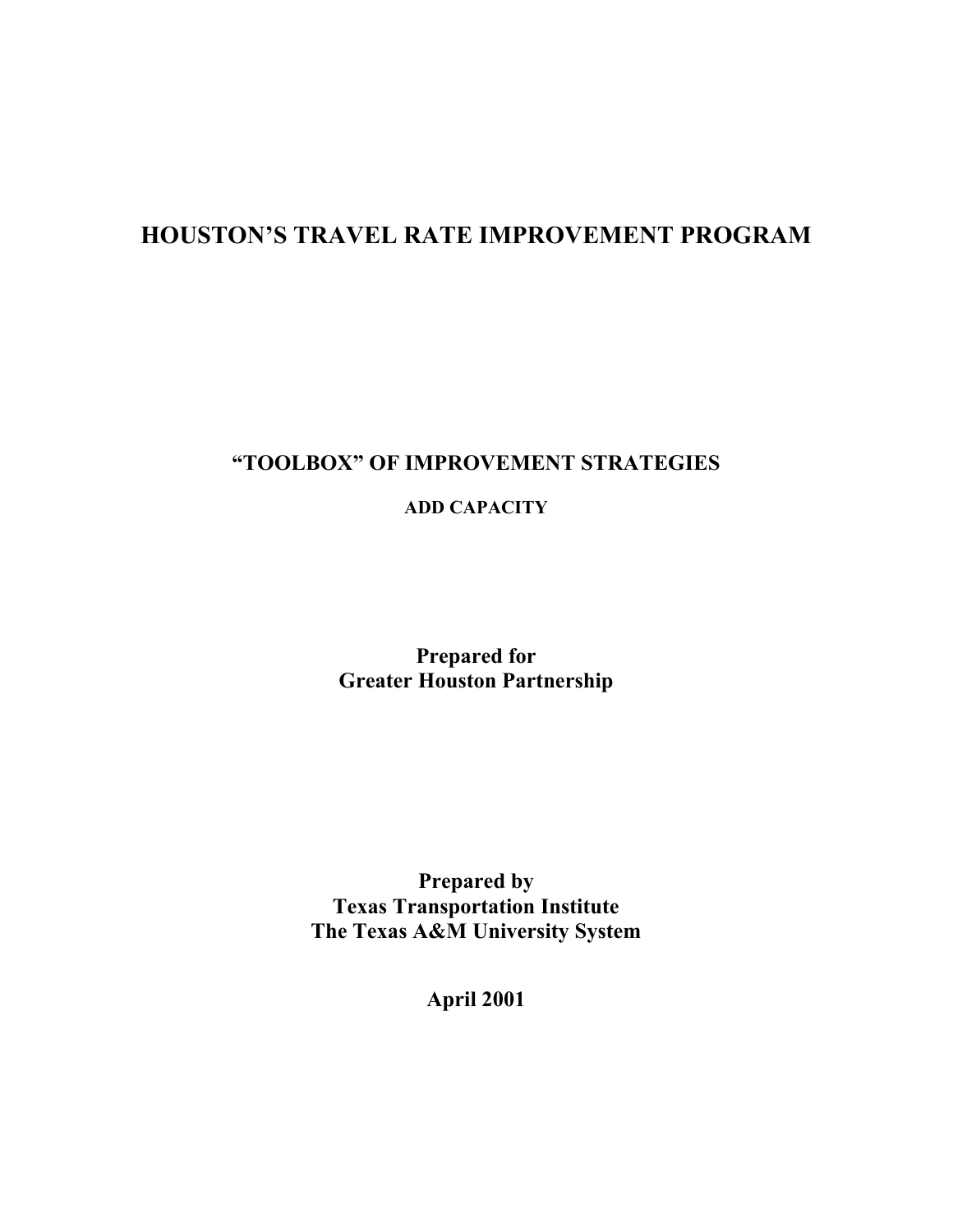### **ADD CAPACITY**

The best known, and probably most frequently used, improvement option is to add capacity to the transportation system. That can mean more traffic lanes, additional buses or new bus routes, new roadways or improved design components.

The strategies listed in this section seek to increase mobility by increasing the capacity of the transportation network. The benefits associated with these improvements include reduced congestion, delay, and travel time. Emissions may be reduced due to the reduction in congestion or may be increased due to the effect of increased demand from new development. The strategies include:

- ♦ New Lanes
- ♦ New Highways
- ♦ Improve Street Continuity
- ♦ New Lanes Without Widening the Roadway
- ♦ New Toll Roads
- ♦ Grade Separation
- ♦ Geometric Design
- ♦ Managed Lanes/Truck Lanes
- ♦ New Streets in New Developments
- ♦ HOV Lanes
- ♦ Multimodal Transportation Corridor
- ♦ Freight Rail Improvements
- ♦ Bus Rapid Transit
- ♦ Heavy Rail
- ♦ Commuter Rail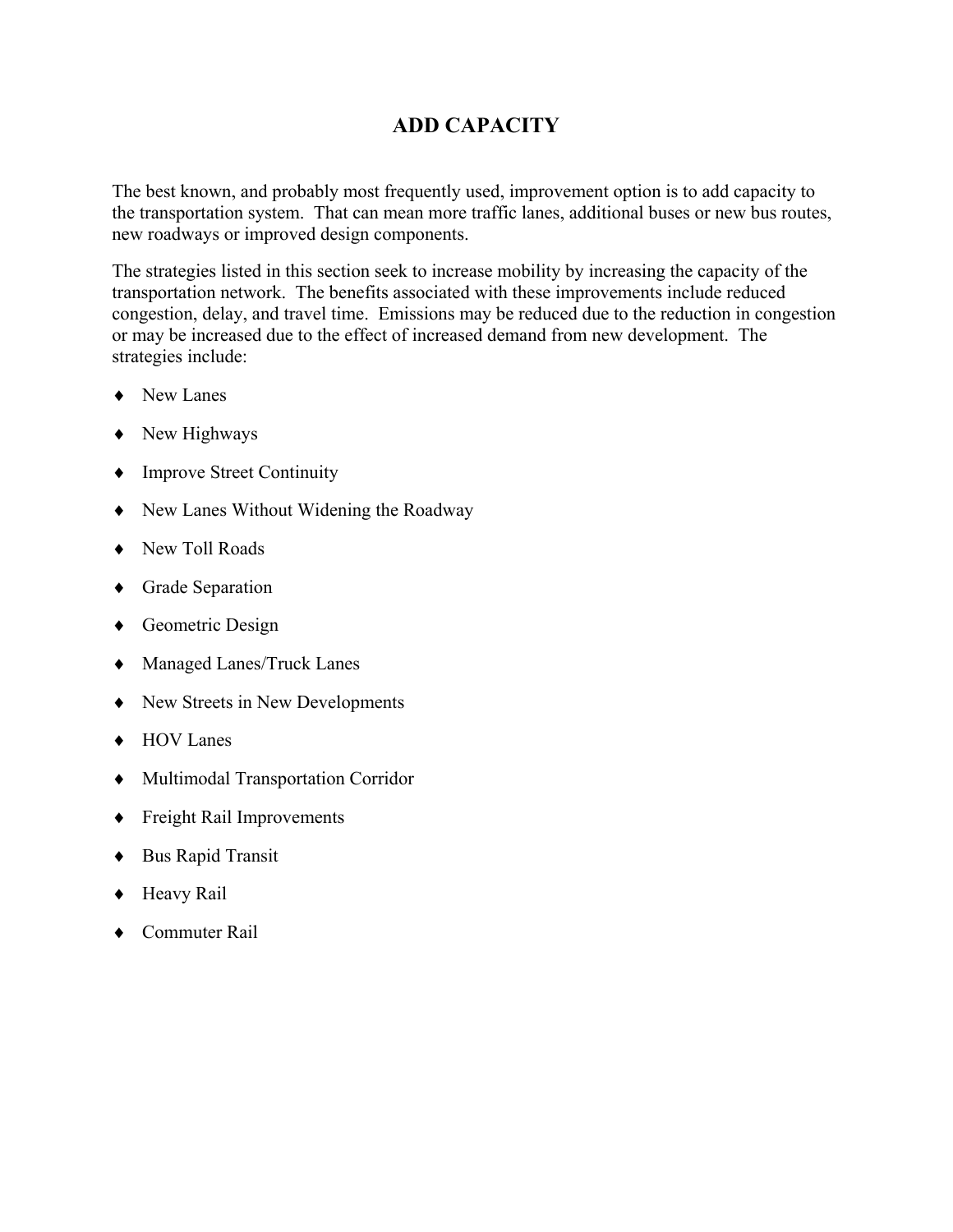## **New Lanes**

#### *Description*

Adding new lanes to existing roads has historically been the most common approach used to alleviate urban congestion. In recent years, some regions have shifted away from capacity increases as a sole strategy for relieving congestion,



as it has become apparent that this cannot be the only way to address congestion. In many urban areas, right-of-way is no longer available to widen existing streets or freeways. In other areas, a limited amount of right-of-way is available, but the benefit of additional lanes diminishes as the number of existing lanes on the facility increases. For example, adding one lane to a two lane directional facility provides a 50 percent increase in capacity, while increasing the number of lanes from five to six results in a capacity increase of only 20 percent.

### *Target Market*

While the focus of relieving congestion has broadened to include better management and more efficient use of existing facilities, adding new lanes to existing roads does remain one of the available tools. The addition of new lanes to existing freeways and principal arterials serves to reduce congestion on those routes or alleviate congestion within the surrounding roadway network. Motorist safety may also be improved through the construction of additional capacity in problematic areas. Increases in freeway and arterial capacity, however, may be accompanied by increases in volumes due to vehicles shifting from other routes or times of day to the improved routes.

### *Benefits and Costs*

The costs associated with constructing additional lanes on existing roads vary widely due to right-of-way costs, types of construction materials, roadway design, amount of bridge construction and many other factors. In general, however, the costs associated with freeway expansion are approximately \$2 to \$4 million per mile per lane. The costs associated with principal arterial street expansion are approximately \$0.5 to \$1 million per mile per lane. The addition of a lane to expand freeway capacity provides benefit/cost ratios in the range of 3:1, although this can vary significantly. The addition of a lane to expand principal arterial capacity provides benefit/cost ratios near 10:1 (1).

### *Implementation Issues*

Legislation from the Clean Air Act, Intermodal Surface Transportation Efficiency Act and Transportation Efficiency Act for the 21st Century has imposed procedures through which construction projects must be evaluated during the planning phases. Major capital investments are analyzed for a range of alternatives: factors including operation, persons served, mode share, travel costs, and construction and operating costs. This process provides information for public input and participation. An environmental assessment may be required for projects that could have considerable impacts on the environment. For metropolitan areas with air quality problems, projects to widen roadways are subject to an analysis to determine whether the project will result in further degradation of air quality in the region.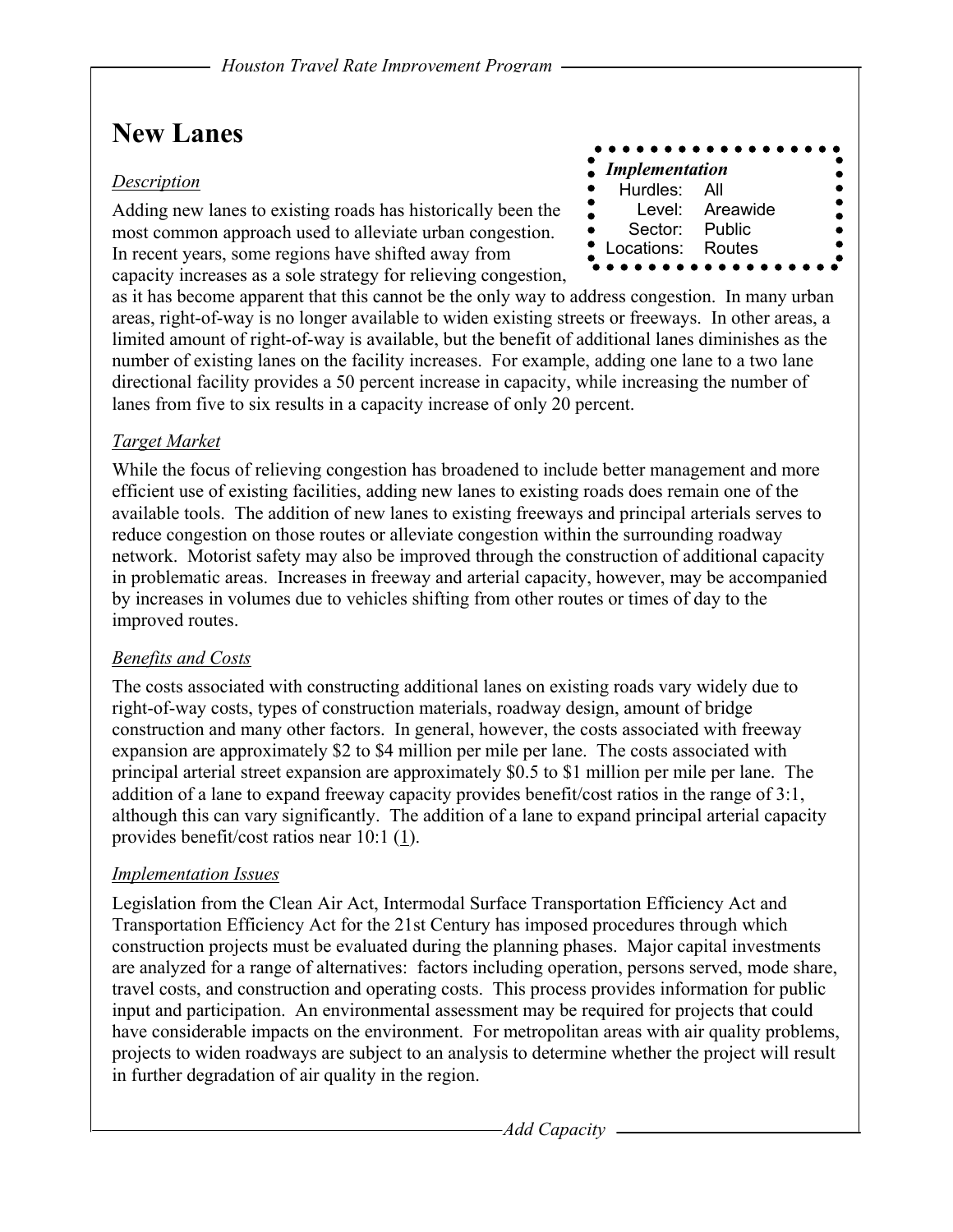1. Henk, R., Poe, C., and Lomax, T. An Assessment of Strategies for Alleviating Urban Congestion, Report FHWA-TX-2-10-90/1-1252, Texas Transportation Institute, Texas A&M University, College Station, TX, November 1991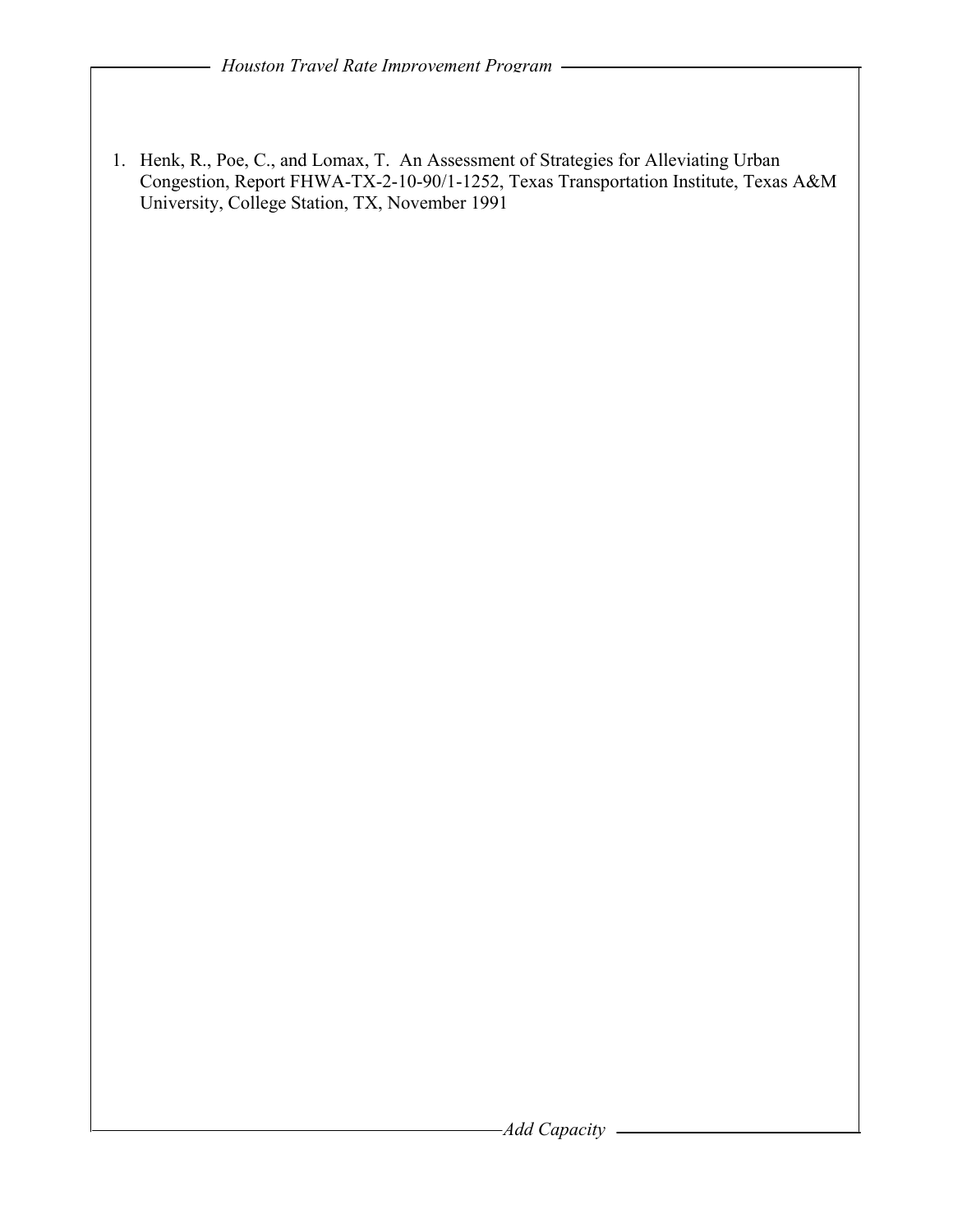## **New Highways**

#### *Description*

The construction of new highways typically involves construction on newly acquired rights-of-way where no prior roadway existed. The purpose of the new facility may be to reduce congestion on nearby roads, improve safety in the corridor, or provide access to new or future

|                               | .               |
|-------------------------------|-----------------|
| $\blacksquare$ Implementation |                 |
| Hurdles: All                  |                 |
|                               | Level: Areawide |
| Sector: Public                |                 |
| Locations: Routes             |                 |
|                               |                 |

development. New highway construction may also provide the benefit of diverting truck traffic from local streets. In addition to the planning and design of a new highway, issues of acquiring right-of-way and mitigating the negative impacts on the environment and local businesses and residents must be addressed. While building new roads cannot be the only strategy to mitigate congestion, new construction can serve a role in the overall plan to reduce urban congestion.

### *Target Market*

Obtaining local consensus to build a new urban highway can often be difficult. In some areas, groups that feel new highways are not in the best interest of the community may oppose new construction. New highways may be seen to redistribute regional development and encourage single occupant vehicle (SOV) travel. The draw of traffic from other facilities can often leave a new facility congested within a short time after completion. In many areas, new highway construction is occurring in suburban areas as these areas attempt to address congestion problems. There may be less opposition to building new suburban roads where right-of-way is more available at a lower cost, and there are fewer impacts on neighboring development.

### *Benefits and Costs*

The costs associated with constructing new roadways vary widely due to right-of-way costs, types of construction materials, roadway design, amount of bridge construction and many other factors. In general, however, representative costs can be provided. The construction of principal arterials is approximately \$1.5 million per mile per lane  $(1)$ . The construction of "super arterials"—streets with grade-separation at major intersections (see regional thoroughfares)—is approximately \$3 to \$4 million per mile per lane  $(2)$ . Finally, the costs associated with new freeway construction are approximately \$4.5 million per mile per lane. All of these types of roadway improvements have been shown to produce benefit/cost ratios of 2:1 to 4:1, although the costs and benefits can vary significantly (1).

#### *Implementation Issues*

Legislation from the Clean Air Act, Intermodal Surface Transportation Efficiency Act and Transportation Efficiency Act for the  $21<sup>st</sup>$  Century has imposed procedures through which construction projects must be evaluated during the planning phases. A major investment study may be required in the early planning stages for projects involving federal funding that have substantial costs and a significant impact on capacity, level of service, or mode share within the corridor. This process allows for public input and participation. An environmental assessment may be required for projects that could potentially have considerable impacts on the environment. For areas in non-conformance with air quality standards, projects to build new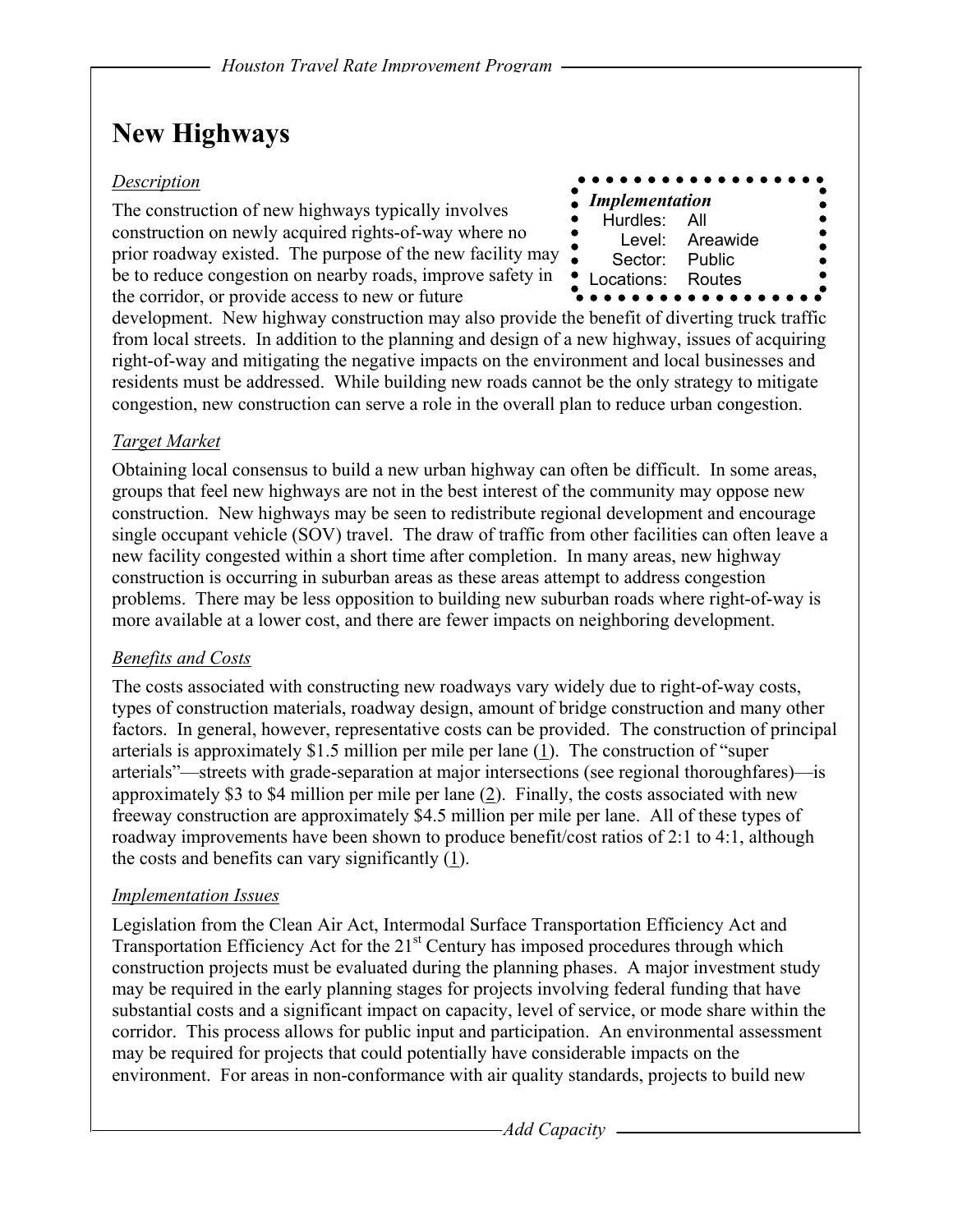roadways will be subject to conformity analysis to determine whether the project will result in any further degradation of air quality in the region.

- 1. Henk, R., Poe, C., and Lomax, T. An Assessment of Strategies for Alleviating Urban Congestion, Report FHWA-TX-2-10-90/1-1252, Texas Transportation Institute, Texas A&M University, College Station, TX, November 1991.
- 2. 2. Urbanik. T., et al. Considerations in Developing a Strategic Arterial Street System, Research Report 1107-5F, Texas Transportation Institute, Texas A&M University, College Station, TX, November 1990.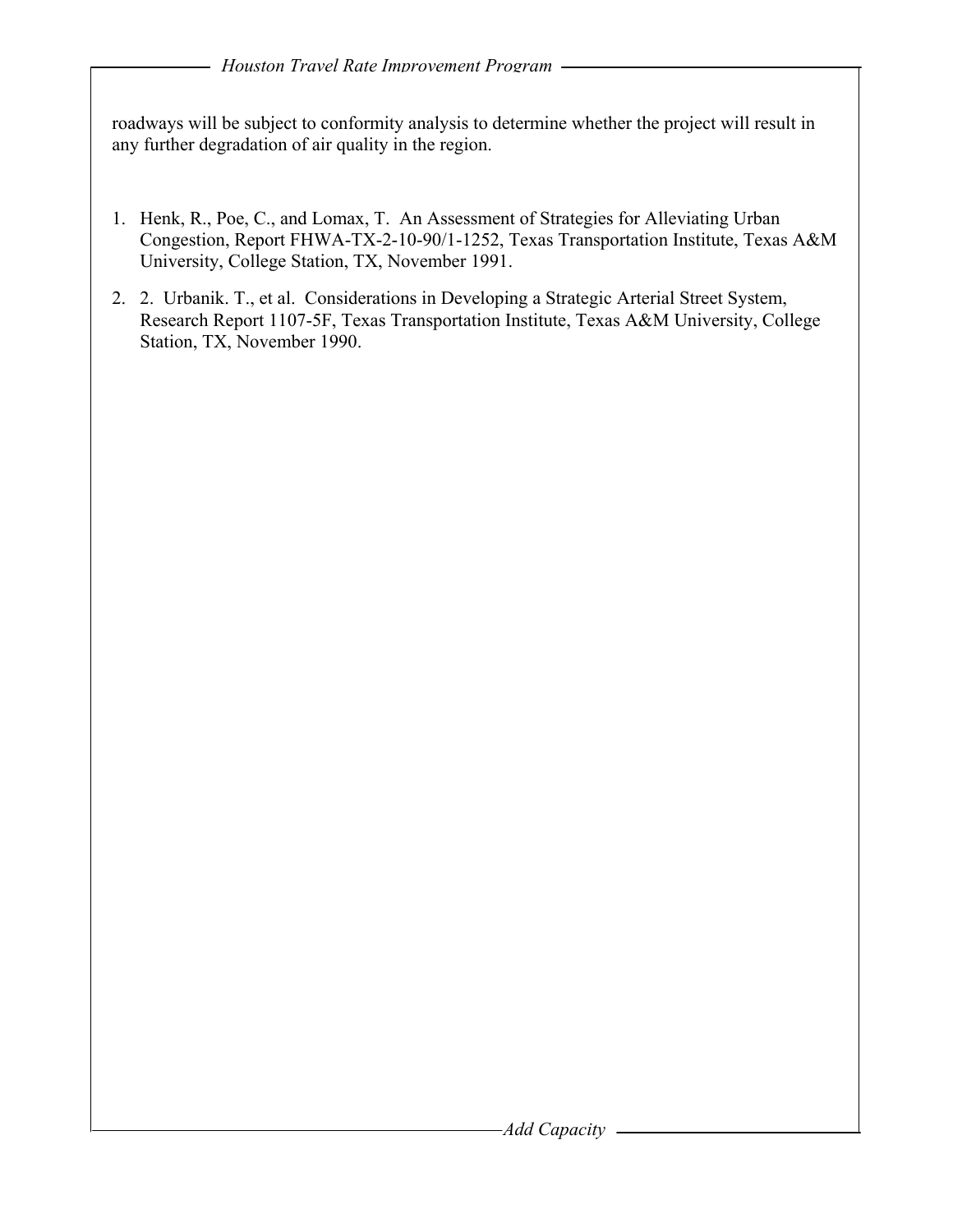## **Improve Street Continuity**

#### *Description*

The mobility provided by a roadway system is affected by its street continuity. A lack of continuous streets results from changes in the number of lanes or from inadequate planning for street location between neighboring developments.

Capacity reducing changes in cross section may include reduction in the number of lanes, reduction in lane width, reduction in lateral clearance to obstructions, reduction in median width, reduction in pavement quality, etc. Changes in alignment that affect street continuity include sharp horizontal or vertical curves. These types of curves can limit operating speeds in the vicinity of the facility. Discontinuity can also occur with secondary facilities within the right-ofway, such as bicycle and pedestrian facilities. Bicycle and pedestrian facilities may be disjointed in locations where facilities start and stop without connections to other bicycle/sidewalk facilities in the area.

### *Target Market*

Relatively minor reconstruction projects to upgrade "weak links" of facilities may result in significant increases in mobility for large portions of the facility. A two-lane bridge serving four lanes on either side could be upgraded to a four-lane bridge. Limiting sections of roadway may be upgraded to match the number of lanes of adjoining sections. Sections of roadway that have gaps in bicycle and pedestrian facility networks can be retrofitted to link with existing bicycle/pedestrian facilities. Locations with substandard vertical and/or horizontal alignment for prevailing volumes and speeds can be redesigned. Roadways with reverse curves (a curve in one direction followed immediately by a curve in the reverse direction) can be redesigned with a longer single curve to provide a smoother flow through transitions in roadway alignment. Reconstruction to lengthen existing curves should provide for higher operating speeds, greater sight distance, improved safety, and greater driver comfort, which are important on major urban roadways but may not be as important on minor roadways where speed and capacity are less critical elements.

#### *Implementation Issues*

Improvement efforts by METRO, the cities and counties and TxDOT over the last two decades have targeted this problem and completed many of the discontinuous major streets.

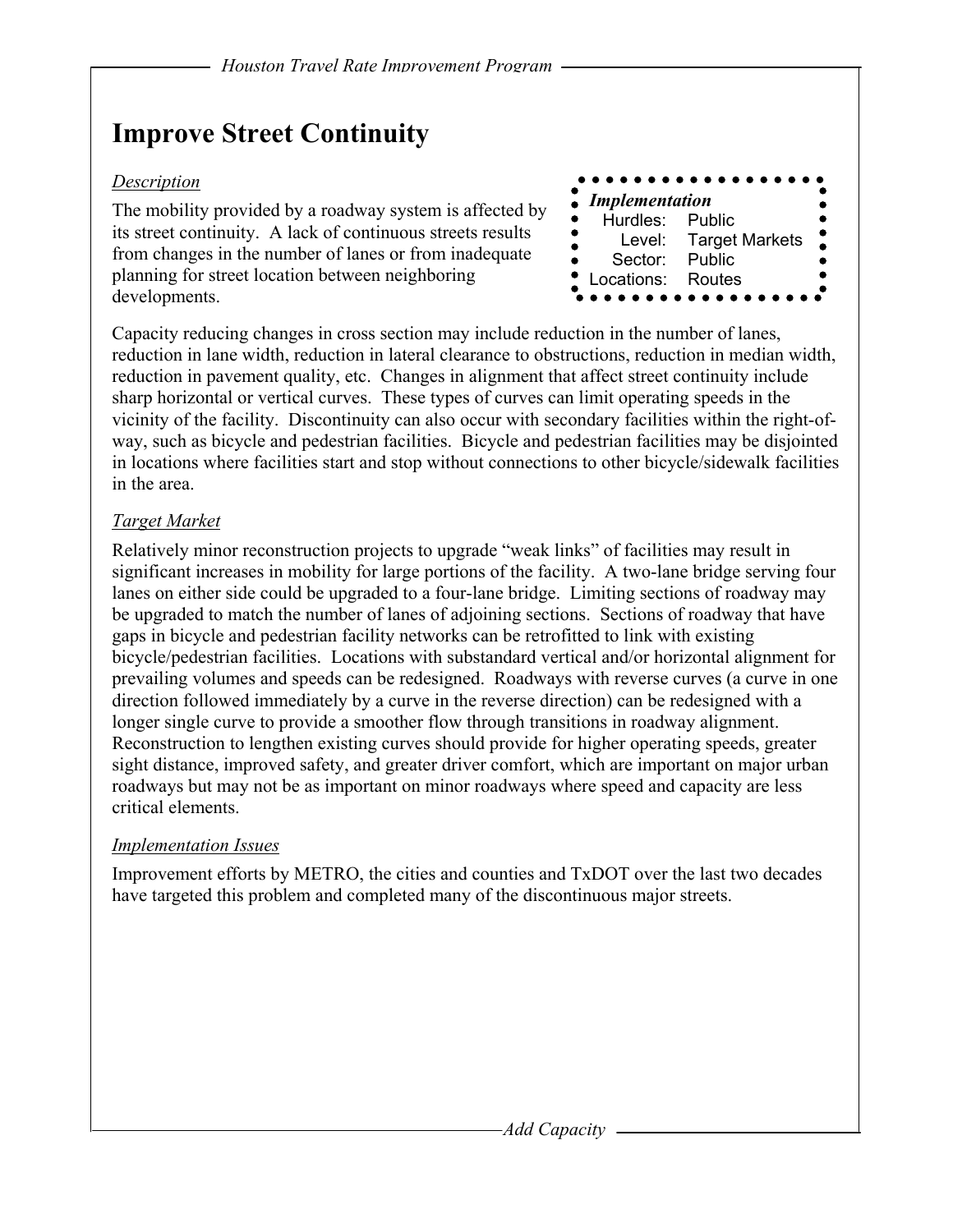## **New Lanes Without Widening the Roadway**

### *Description*

Additional travel lanes may be provided on a road by using one or more shoulders as travel lanes, reducing lane widths, or a combination of the two. Although this practice is typically not seen as a long-term improvement, it may be used as a short-term improvement where bottlenecks exist. Freeway shoulder lanes have been used to provide both general-purpose lanes and highoccupancy vehicle (HOV) lanes. And additional turn lanes have been created at street intersections to improve capacity. Capacity increases of up to 30 percent have been seen on

facilities with redesigned lanes (1). One concern associated with converting a shoulder to a travel lane is the impact on safety. Results of studies to assess the safety of converting shoulder lanes to travel lanes have been mixed. Some studies have shown slight increases in accident rates, while other studies have shown either no increase in accident frequency or severity or a slight reduction in accident rates, presumably due to decreased congestion (2,3).

| <b>Implementation</b> |                 |
|-----------------------|-----------------|
| Hurdles: All          |                 |
|                       | Level: Areawide |
| Sector: Public        |                 |
| Locations: Routes     |                 |

#### *Target Market*

In most cases, the removal of the left shoulder for conversion to a travel lane is preferable from both safety and operations standpoints. Left shoulders are not used as frequently for emergency stops and enforcement as the right shoulder. Regardless of which shoulder is converted, shoulders are often not designed to accommodate traffic loads and the structural integrity of most shoulders may need to be upgraded prior to conversion. In areas with truck restrictions for the left lane, left shoulder lanes will be subject to lower traffic loadings.

While the conversion of a right shoulder to a travel lane is often the easiest to implement, there are several safety and operational disadvantages to converting right shoulders. Right shoulders are commonly used for vehicle refuge during emergency stops or breakdowns and by law enforcement personnel. Other concerns involve entrance ramps, where conversion of a right shoulder would reduce sight distance and potentially adversely affect merging operations. The conversion of both shoulders to travel lanes is not recommended.

### *Benefits and Costs*

The costs associated with implementing shoulder lanes vary depending on the condition of the existing shoulder, however, conversion of a shoulder to a shoulder lane is approximately \$1.5 million for construction and engineering and \$12,000 per year for maintenance. Shoulder lanes can provide benefit/cost ratios near 7:1, depending on the level of congestion relief and the construction costs (1).

#### *Implementation Issues*

Careful planning and design should accompany any consideration of converting a shoulder lane to a travel lane to avoid any potential safety problems such as substandard sight distances. If the facility is on the federal aid system, federal approval will be required in advance of conversion.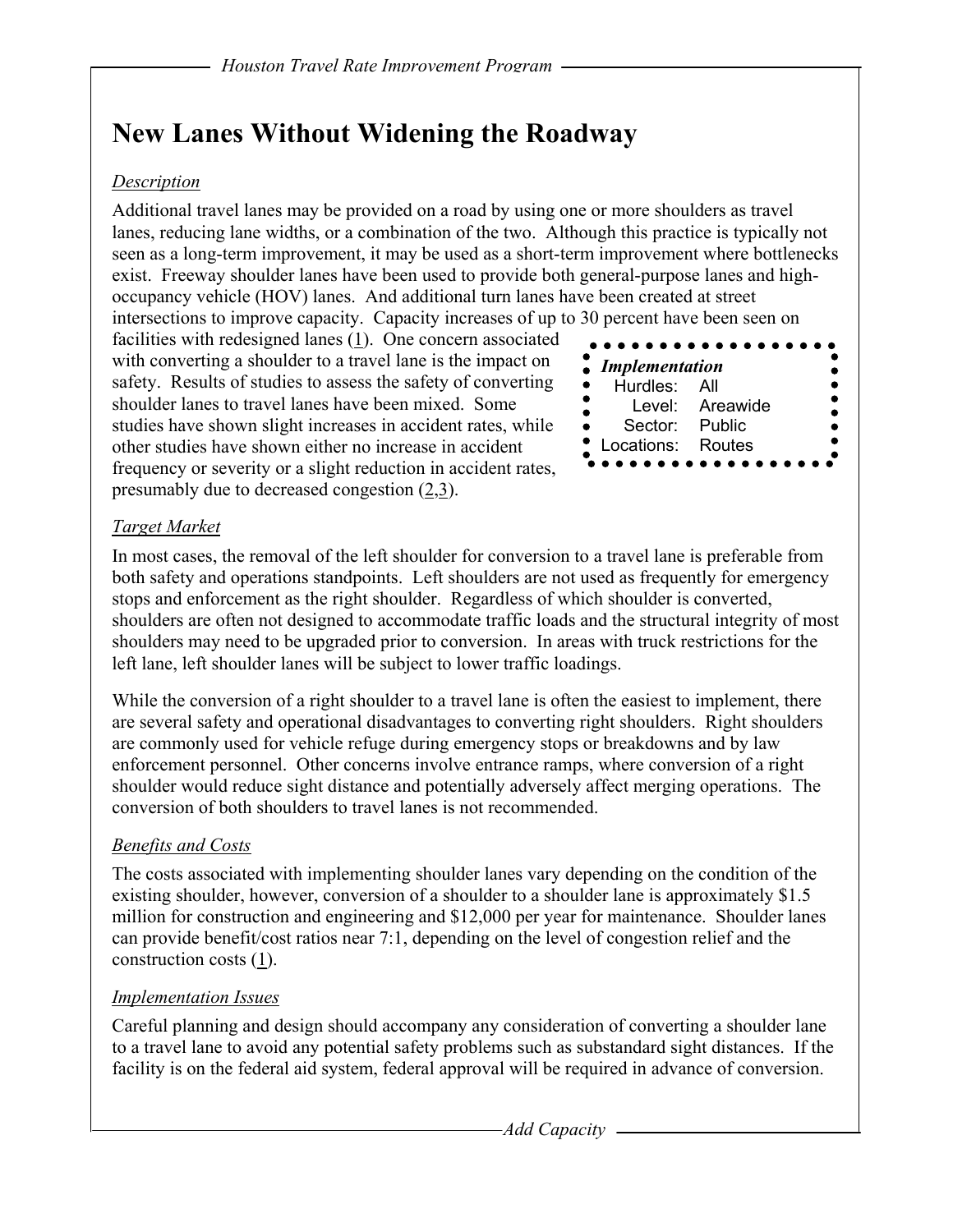Measures that have been taken to mitigate the impacts of shoulder conversion on safety and operations include: advisory and regulatory signing, constructing frequent short parking areas, dynamic message signs, continuous lighting, truck lane-use restrictions, freeway service patrols, and heightened enforcement.

- 1. A Toolbox for Alleviating Traffic Congestion and Enhancing Mobility, Institute of Transportation Engineers, Washington D.C., 1997.
- 2. Chen, C. Evaluation of HOV and Shoulder Lane Travel Strategy for I-95, ITE Journal, Institute of Transportation Engineers, Washington D.C., 1995.
- 3. 3. Curren, J. Use of Shoulders and Narrow Lanes to Increase Freeway Capacity, NCHRP Report 369, Transportation Research Board, Washington D.C., 1995.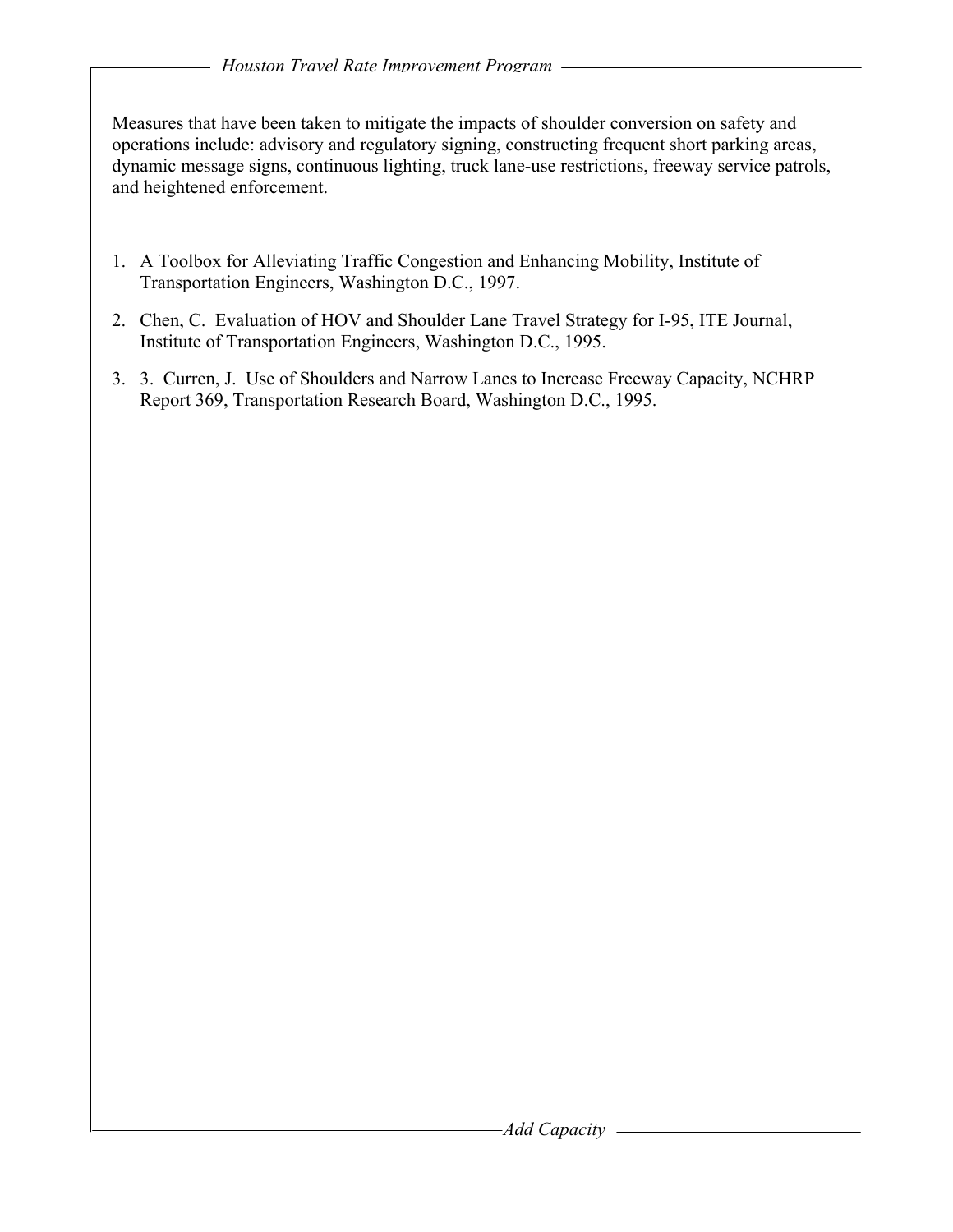## **New Toll Roads**

#### *Description*

Toll roads provide an alternative method of financing transportation construction costs. The Harris County Toll roads provided freeway-level capacity many years before public funds would have been available for construction. Since the money for construction of the facility is available

|                            | .               |  |
|----------------------------|-----------------|--|
|                            |                 |  |
| <i>Implementation</i><br>ė |                 |  |
| Hurdles: All<br>D          |                 |  |
|                            | Level: Areawide |  |
|                            |                 |  |
| Sector: Public             |                 |  |
| Locations: Routes          |                 |  |
|                            |                 |  |

at the beginning, efficiencies in contracting can also occur, lowering total costs. Tolls have been used to finance highways, bridges, and tunnels. The users of the facility rather than the general public pay for the construction of the facility, freeing public resources for other uses. Over half of the states in the United States have passed legislation to allow partial or total private investment in roadway construction, which is recouped through user tolls. Interest in toll roads is being spurred further by advancements in electronic toll collection and changes in federal aid policy that now allow some toll projects to be eligible for federal aid.

Many of the negative aspects historically associated with toll roads were related to the standard methods used to collect tolls. The limited capacity of manual toll booths and automatic coin machine booths required expansive toll plazas, as five to six toll booth lanes were required for each general traffic lane to maintain toll road capacity through the plaza. These expansive toll plazas required significant investments in right-of-way and infrastructure costs. Furthermore, these standard toll collection methods incurred high operating and maintenance costs and required motorists to significantly slow.

#### *Target Market*

Electronic toll collection technologies have made the construction of toll roads more attractive in recent years. Motorists establish prepaid accounts with most systems and are debited for each toll via an automatic vehicle identification system consisting of tollbooth-mounted antennas, a computer system, and vehicle-mounted transponders. Since tolls can be collected electronically at normal speed, motorists are not delayed and fewer tollbooth lanes are required, reducing required right-of-way, infrastructure, and operating and maintenance costs. Express lanes, which allow payment only by electronic toll collection, provide 2.6 times the capacity of an automatic coin machine tollbooth lane, and 4.1 times the capacity of a manual tollbooth lane (1). Electronic toll collection also makes variable toll pricing feasible as a traffic demand management tool.

There are currently 138 toll bridges, 10 toll tunnels, and 89 toll roads in 31 states within the United States. Approximately 60 percent of these facilities have already implemented electronic toll collection systems. These 237 toll facilities process approximately 4.9 billion annual transactions, representing approximately \$5.6 billion in toll revenue (2). Harris County's toll road system cost over \$1 billion to construct and handles in excess of 125 million annual transactions generating \$217.8 million in revenue.

#### *Implementation Issues*

Toll roads can be financed through general obligation bonds, revenue bonds, revenue bonds with supplemented income, private financing, or combinations of sources. A number of public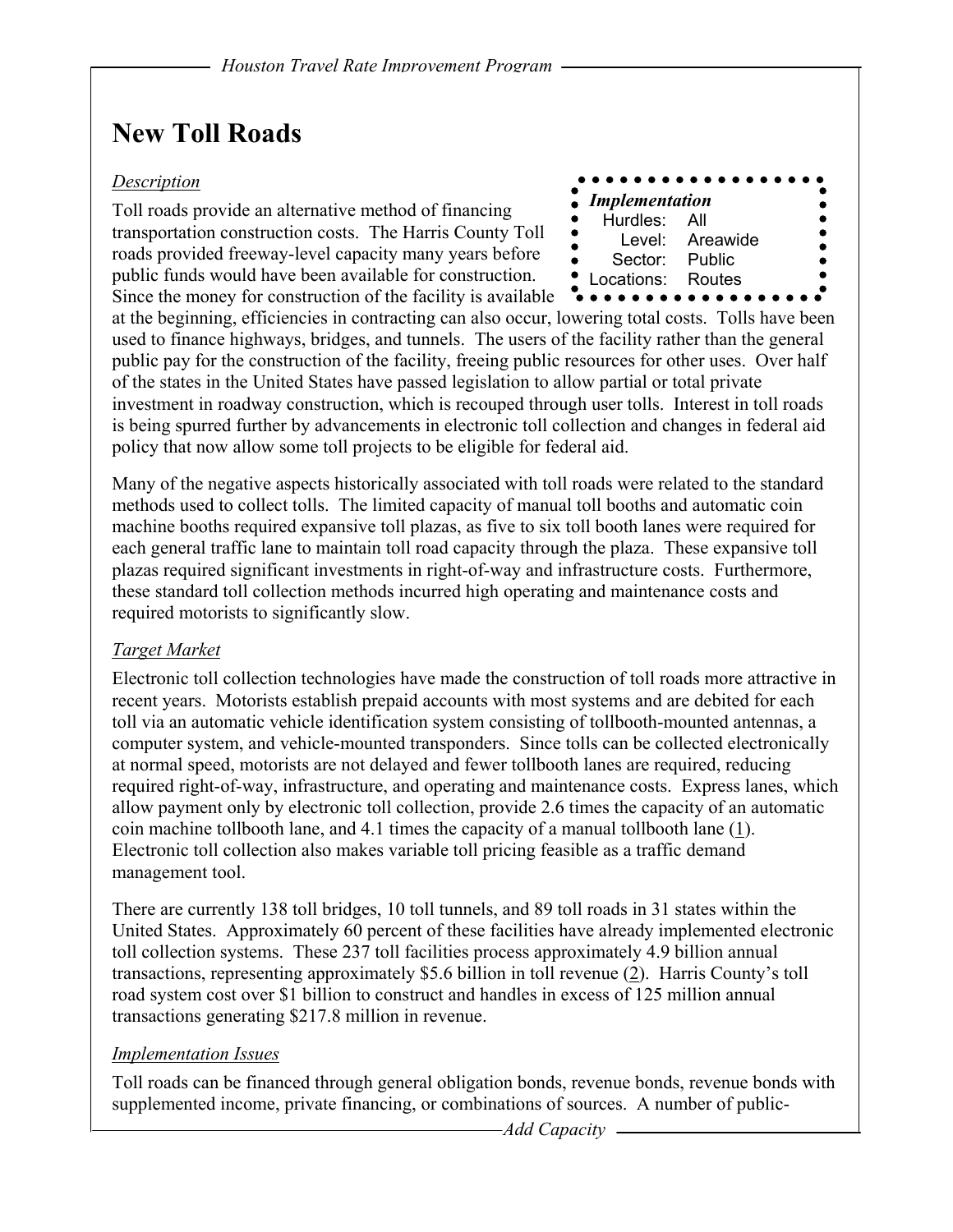private partnership models have been developed to finance, construct, and operate toll facilities. In the build-own-operate model, a private organization finances, constructs, owns, and operates the facility. In the build-operate-transfer model, a private organization finances, constructs, and operates the facility for a specified time period collecting the tolls. At the end of the time period, facility ownership is transferred to a governmental agency. In the build-transfer-operate model, a private organization finances and constructs the facility at which time ownership is transferred to the governmental agency. The facility is then leased by the private organization, which operates the facility and collects tolls. In the buy-build-operate model, a private organization buys an existing facility from the government, upgrades the facility, then owns and operates the facility collecting tolls. In the lease-develop-operate model, a private organization leases an existing facility from the government, upgrades the facility, then operates and collects tolls during the period of the lease. Finally, in a temporary privatization model, a private organization takes over operation of an existing facility, upgrades the facility, and collects tolls until the costs plus an agreed upon reasonable rate of return on capital is attained, at which time operations and maintenance revert back to the governmental agency which continuously holds ownership.

- 1. Analysis of Automatic Vehicle Identification and its Potential Application on the Florida Turnpike: Technical Memorandum 2, Center for Urban Transportation Research, University of South Florida-Tampa, 1990.
- 2. United States Toll Facilities. Website address: http://www.ettm.com/usafac.html.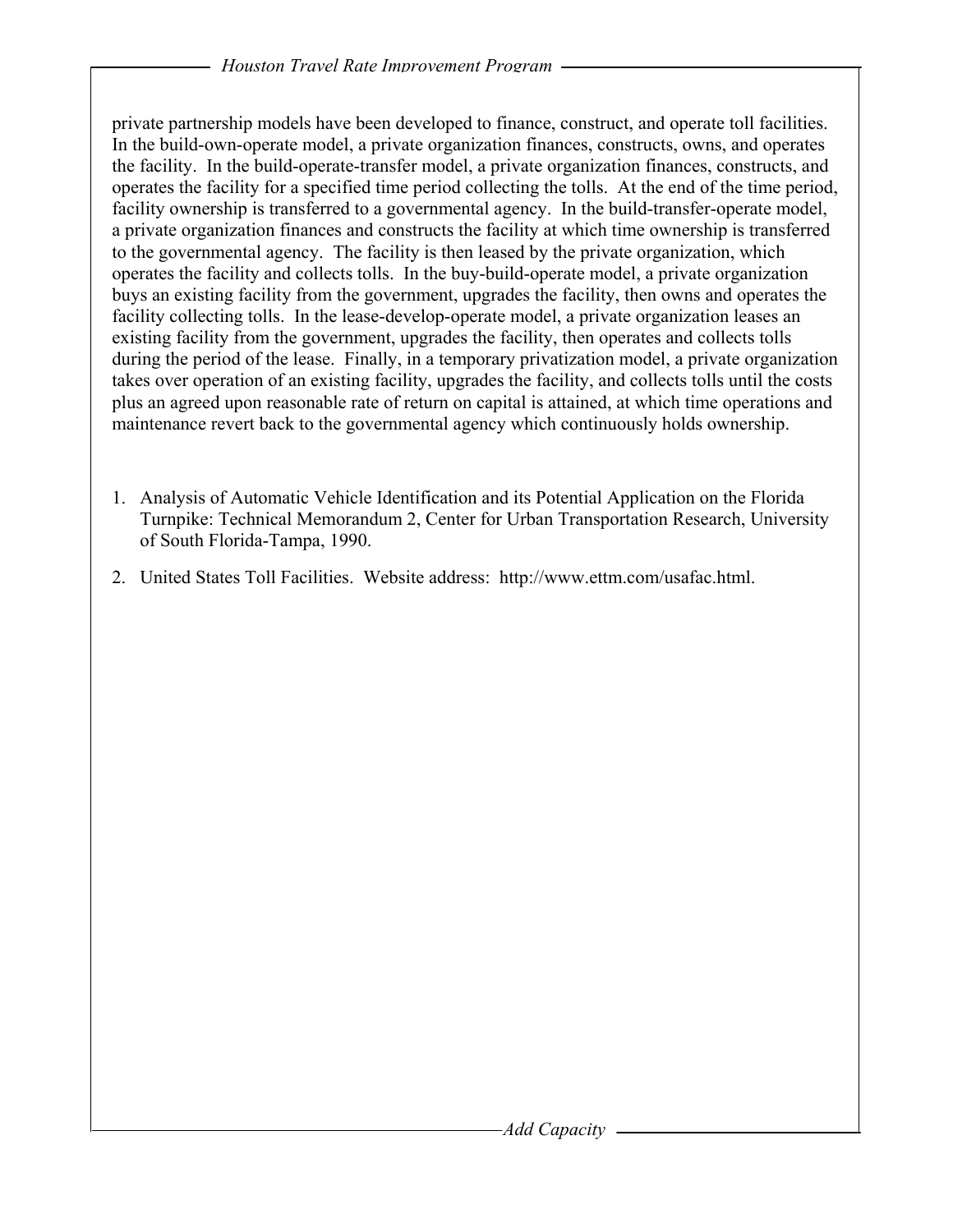## **Grade Separation**

#### *Description*

The capacity of roads is limited by the capacity of intersections with other minor or major streets, freeways, or rail lines. When traffic control devices at intersections of two facilities are inadequate to handle approach demand or safety becomes a concern due to frequent accidents, grade separation may provide a solution to eliminate or reduce resulting delay and greatly improve motorist/ pedestrian safety. Grade separation refers to the physical separation of facilities using overpasses or underpasses to eliminate conflicting movements. Grade separations may be used to separate freeway-freeway intersections, freeway-street intersections, street-street intersections, or roadway-



pedestrian facility intersections. Grade separations for pedestrians may be warranted to increase pedestrian safety where high volume pedestrian movements exist or where pedestrians encounter high volume or high-speed roadways.

### *Target Market*

Grade separation of arterial streets is useful when other strategies such as signal timing improvements and adding turn lanes cannot relieve the congestion and delay incurred at the intersection and where right-of-way limitations prohibit additional through lanes. If congestion is significant only on one street, a typical two-level interchange with a bridge for the through movement of the major arterial may provide the needed capacity. If both directions are experiencing severe congestion, a three-level interchange may be required to provide the desired capacity. Grade separation is also very useful at highway-rail grade crossings to reduce motorist delay and eliminate train/vehicle collisions. Potential accidents are eliminated, trains are able to travel at higher speeds along corridors with grade-separated intersections, and motorists experience no delay due to train crossings.

### *Benefits and Costs*

As an example, the conversion of an at-grade crossing to a grade separated crossing in Austin (due to a high number of fatal collisions) not only eliminated the accident potential, but was estimated to save 28,000 vehicle hours of delay annually. Although the cost of the project was approximately \$2.6 million, the project provides an estimated delay reduction benefit of more than \$400,000 per year  $(1)$ . In general, the costs associated with street grade separations are \$2 to \$6 million per intersection (2).

### *Implementation Issues*

Although grade separation of streets can be costly, dramatic reductions in motorist delay and reduced accident potential can be achieved. The difficulty in finding intersections where land and public approval can be obtained to develop grade separations can be addressed by acquiring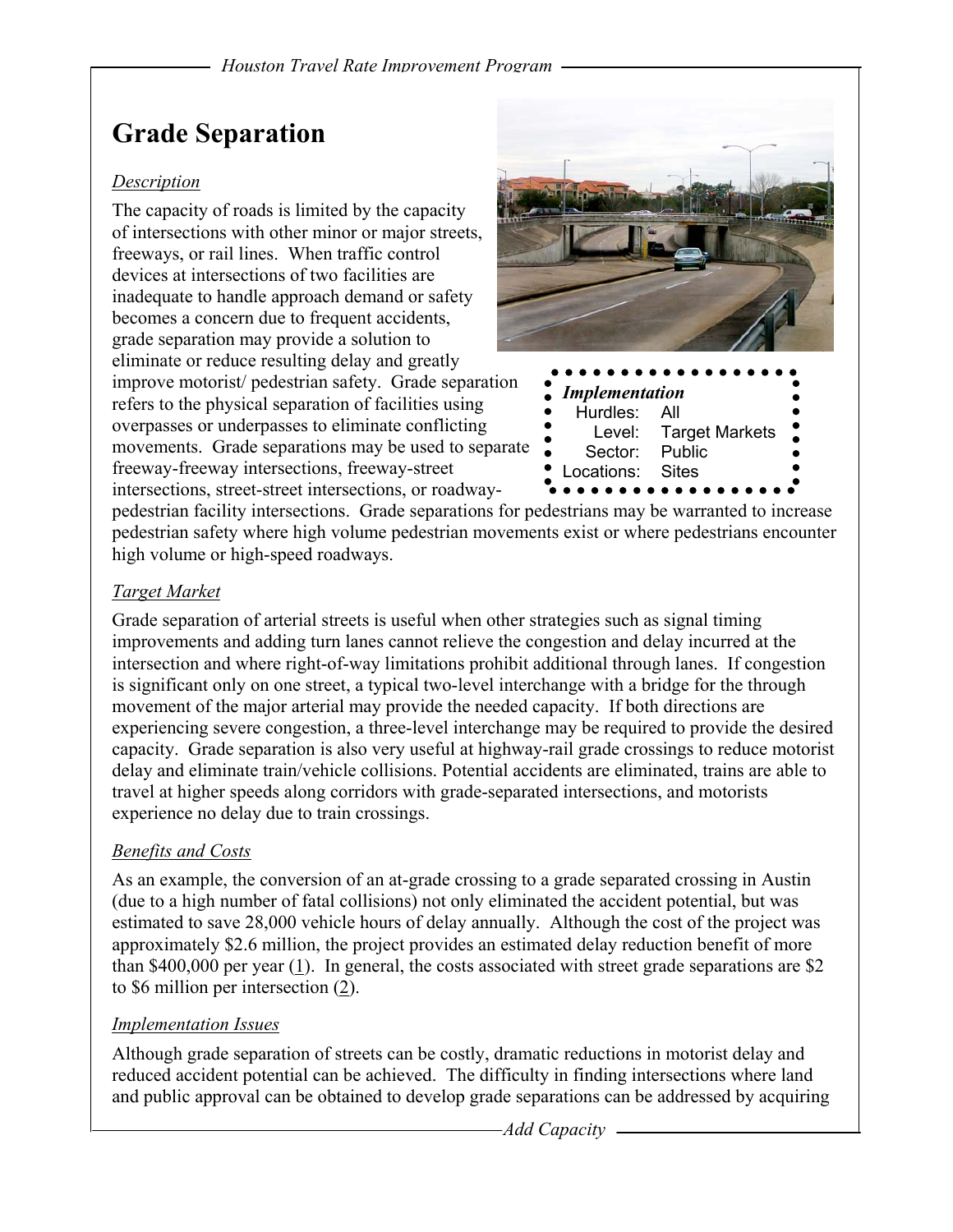more right-of-way for new street corridors, and by targeting especially significant problems in built-up areas. This technique was used in Houston during the 1980s and 1990s by developing a rail-highway intersection priority list; this process should be re-examined and funding targeted for corridors near high-volume railroad lines.

- 1. A Toolbox for Alleviating Traffic Congestion and Enhancing Mobility, Institute of Transportation Engineers, Washington D.C., 1997.
- 2. Henk, R., Poe, C., and Lomax, T. An Assessment of Strategies for Alleviating Urban Congestion, Report FHWA-TX-2-10-90/1-1252, Texas Transportation Institute, Texas A&M University, College Station, TX, November 1991.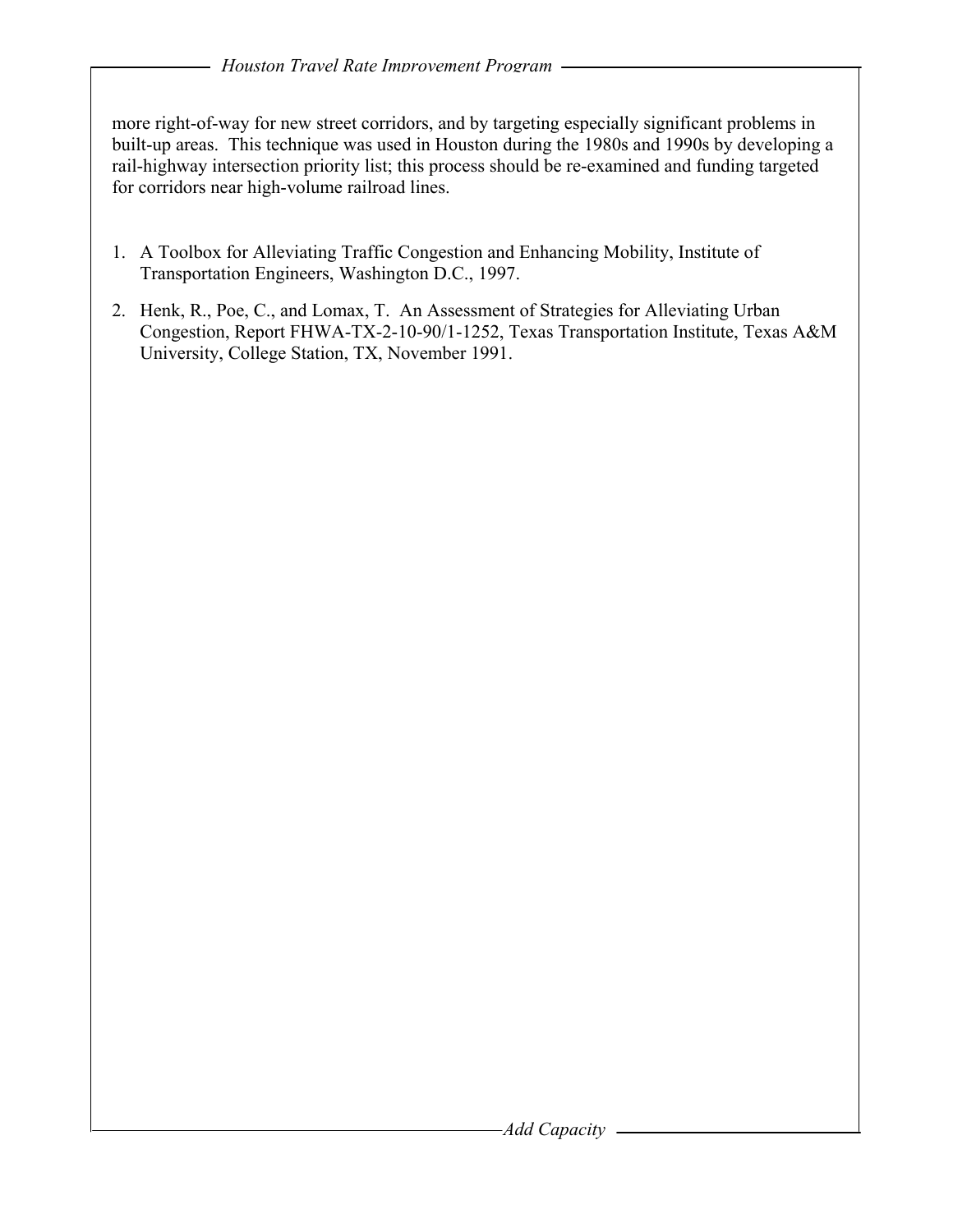## **Geometric Design**

#### *Description*

The purpose of geometric design standards for roadways is to provide for safe, efficient, and economical movement of traffic. Design principles taking driver behavior and vehicle/traffic stream performance into account have evolved over the years. The American Association of State



Highway and Transportation Officials (AASHTO) has been responsible for developing much of today's design standards. Some of the major areas of geometric design are locational design, alignment design, cross-section design, and access design.

#### *Target Market*

The process of selecting the location of a new facility involves input from many groups including engineers, planners, economists, ecologists, sociologists, and politicians as well as the general public. This process considers the location of the roadway from the standpoint of user benefits and economy, but also takes into consideration social, economic (potential for development/redevelopment) and environmental impacts. The actual design of roadways is based on design criteria such as vehicle characteristics (classifications of vehicles, minimum turning radii), vehicle performance (accelerating/decelerating characteristics of vehicle classifications), driver performance characteristics (information handling capabilities, perception/reaction time, and other human factors), and traffic characteristics (traffic volumes, percentage heavy vehicles, design speed).

The elements of roadway design include stopping sight distance, horizontal or vertical alignment, cross-section, and roadside design. Designing for stopping sight distance at every point on a facility with respect to horizontal and vertical alignment provides drivers traveling at the design speed of the facility enough distance to come to a stop if necessary based on such factors as driver perception reaction time, vehicle operating characteristics, pavement conditions, etc. Horizontal alignment elements include degree of curvature and cross-slope to provide for adequate drainage and reduced centrifugal forces in curves. Vertical alignment elements include type of curve (over a hill or in a valley), degree of slope, and length of slope. The vertical design of a facility will determine if provision of climbing lanes or emergency escape ramps are warranted in rural areas.

Cross-section design elements include the paved surface, roadside area, traffic separation devices, and provision of bicycle and pedestrian facilities. The design of the paved surfaces includes determining the type of pavement needed to support estimated traffic loads (asphalt or concrete), the number of lanes required to accommodate estimated volumes, the width of the lanes, and type and width of shoulders/curbs. Shoulders are typically used on high-speed facilities, while curbs may be used on lower speed facilities. Shoulders provide a location for vehicle recovery/evasive action, storage for vehicle breakdowns, improved horizontal sight distance, and improved capacity. Curbs are used to provide drainage control, pavement edge/sidewalk delineation, right-of-way reduction, and aesthetics. Roadside area design includes features such as side slopes, horizontal clearance to obstructions, medians, and drainage ditch design. Medians provide for the separation of opposing traffic flows, while traffic separation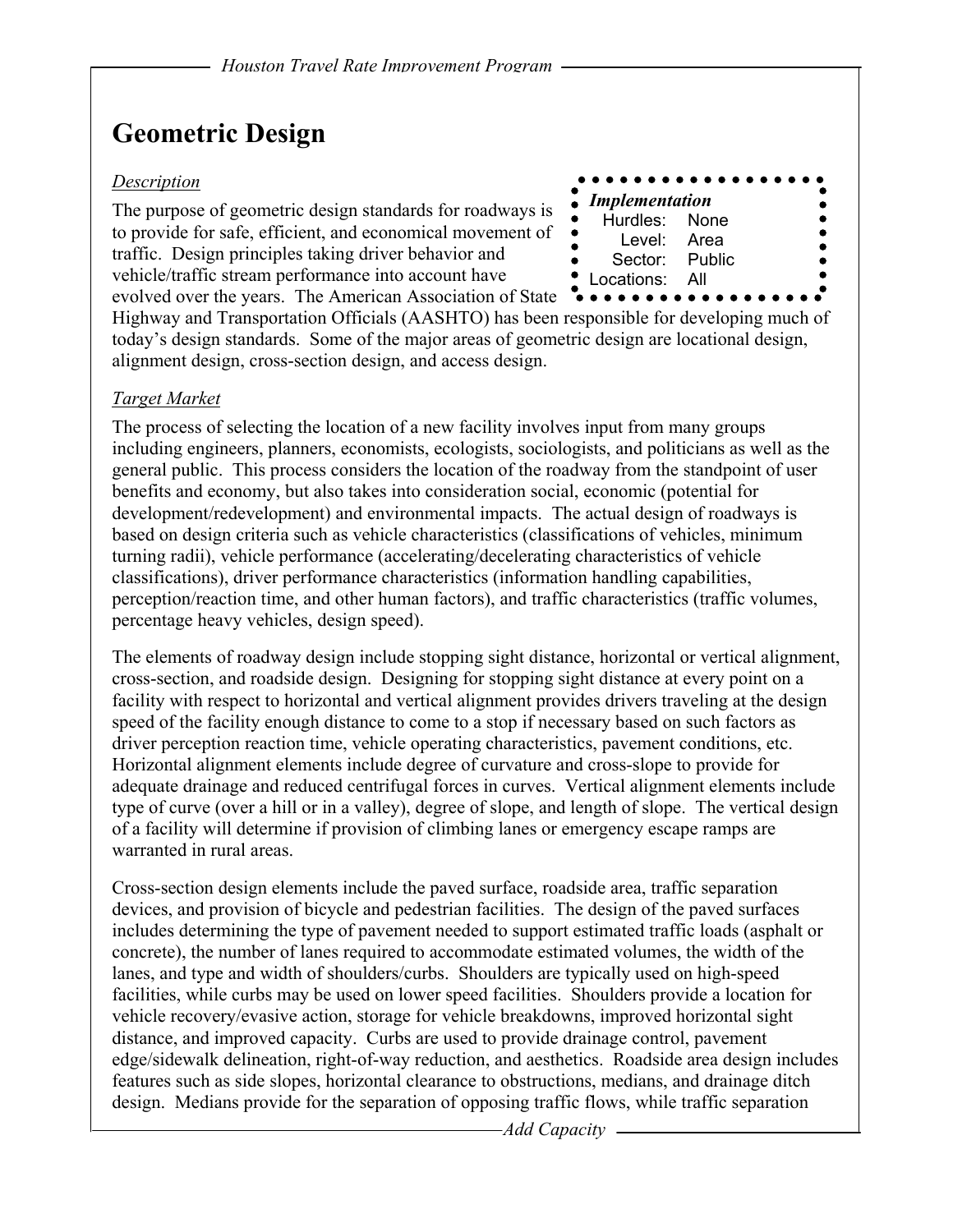devices including longitudinal traffic barriers, median barriers, and crash cushions serve to decelerate and redirect errant vehicles from oncoming vehicles or the roadside.

#### *Implementation Issues*

Using accepted design standards and principles in the design of roadways will produce higher capacity facilities with improved safety. Studies have shown that substandard design elements such as lanes less than the standard 12 foot width, lateral clearances to obstructions of less than six feet, substandard horizontal/vertical alignment, and inadequate weaving areas result in reduced facility capacity  $(1)$ . Existing facilities can be upgraded through improvements such as increasing lane width, increasing the lateral clearance to obstructions, straightening alignments, etc., resulting in improved capacity and safety.

1. A Toolbox for Alleviating Traffic Congestion and Enhancing Mobility, Institute of Transportation Engineers, Washington D.C., 1997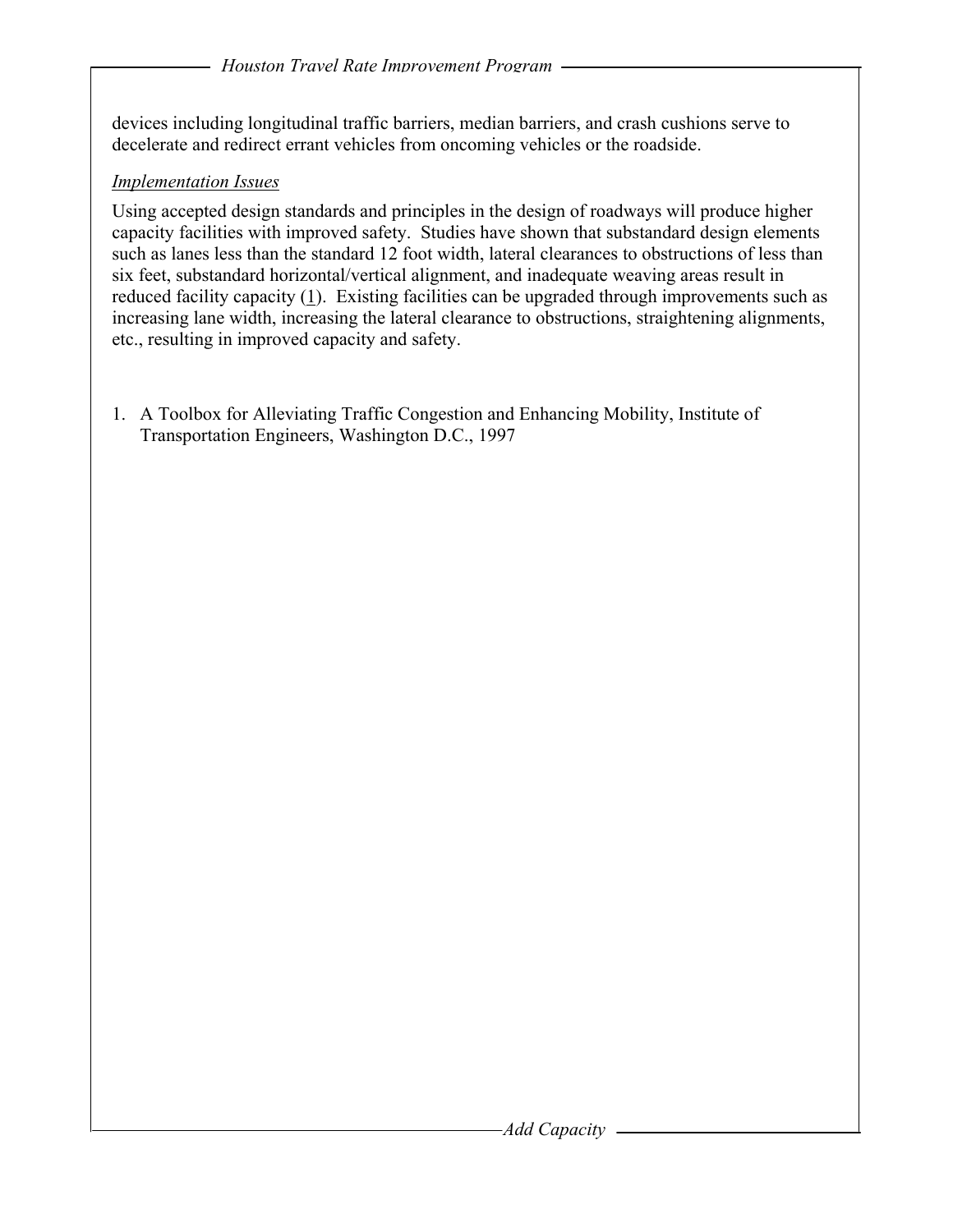## **Managed Lanes/Truck Lanes**

#### *Description*

The term managed lanes has recently been used to allow for a more flexible definition of how a lane or group of lanes may operate. The term "managed" implies that the lanes operate under some set of restrictions; however, the restrictions or purpose of the lanes may be varied over time to meet changing needs. One focus of the managed

lane concept is to design as much flexibility into the lanes to allow for future changes in the way the lanes are operated. Some of the impetus for the managed lane concept has been the evolution of some high-occupancy vehicle (HOV) lanes to high occupancy toll (HOT) lanes. While each project is typically designed with an initial operating scenario, design considerations for new



 Level: Target Markets Sector: Public Locations: Routes

facilities using the managed lane concept would include assessing the requirements and feasibility of operating the facility in the future as a bus facility, a truck facility, an HOV facility, a tolled facility, or a facility for a combination of users. The provision for heavy vehicle operations (buses and/or trucks), occupancy requirements, tolling capability, and enforcement abilities all affect the design. User combinations or restrictions may be implemented on either a full-time basis or a time of day basis.

### *Target Market*

Statewide truck restrictions in Michigan restrict trucks to the right two lanes on roadways with three or more lanes. The implementation was thought to be politically motivated and no studies have been conducted to determine the impact of the restrictions. Trucks have been restricted to the right lane(s) in Georgia except to pass or make a left hand exit. Prior to the restriction, trucks often occupied all freeway lanes prohibiting passing. Truck restrictions were imposed on the Maryland Capital Beltway. Public opinion favors the restrictions; however, the safety impact has not been determined. Truck restrictions were implemented in Illinois in 1964; public support and better operations were cited.

### *Benefits and Costs*

A six-month trial of time of day truck lane restrictions was conducted on I-95 in Broward County, Florida in 1988. The hours of the truck lane restrictions were 7 AM to 7 PM. A review of accidents during the study period showed that overall accidents increased 6.3 percent during the restriction time period, but truck accidents declined 3.3 percent. Four studies have been conducted to assess the impact of truck lane restrictions on the Virginia Capital Beltway. One study was conducted over a two year period, while three other studies were conducted over one year periods. Public and political opinion favor the continuance of the restrictions; however engineering studies recommended removal of the restrictions due to a 13.8 percent increase in accident rate  $(1)$ .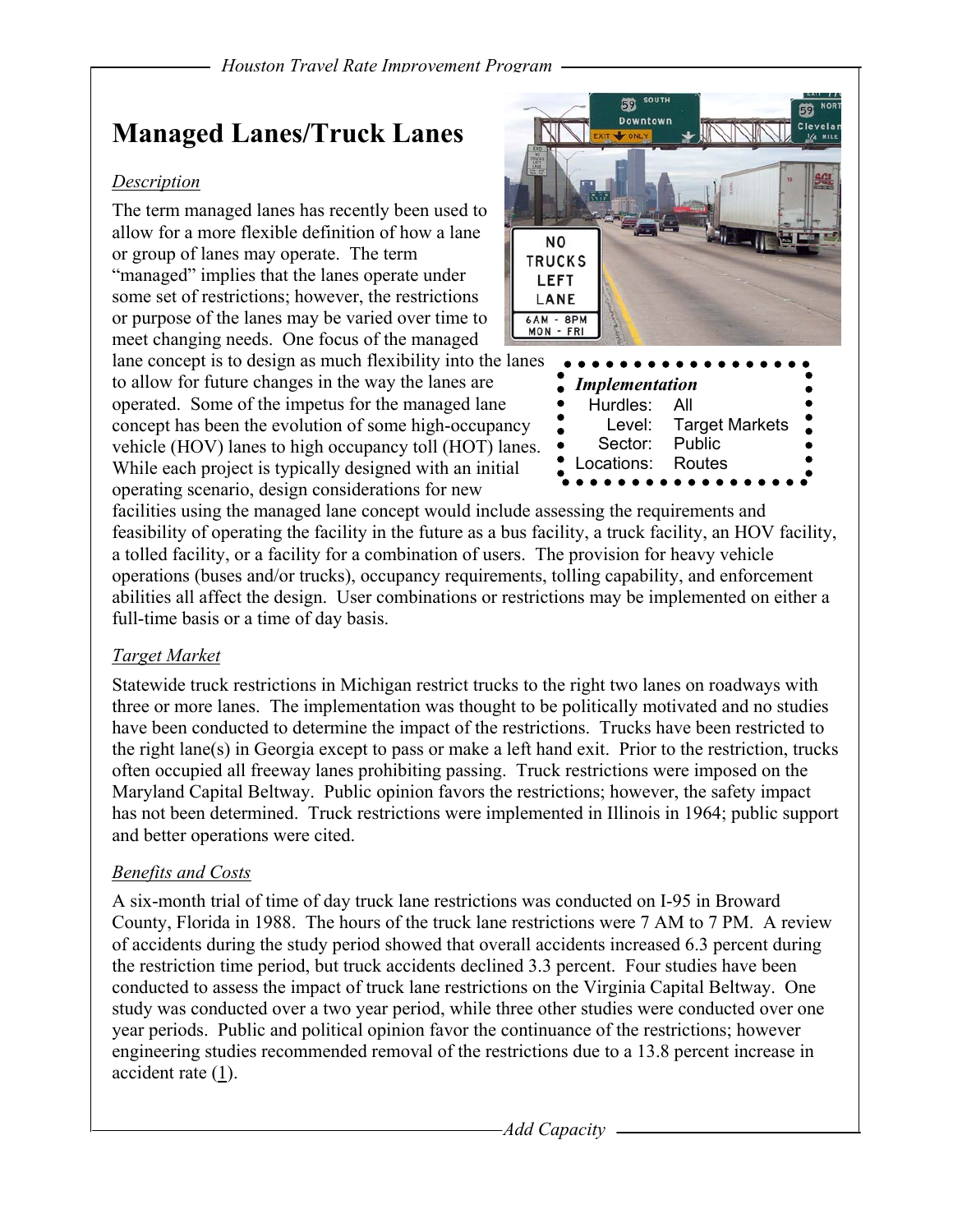### *Implementation Issues*

A 1986 FHWA survey of 26 states with truck lane restrictions showed that common reasons for implementation were to improve highway operations (14 states), reduce accidents (8 states), pavement and structural considerations (7 states), and locations with construction zones (5 states) (2). Some of the limitations associated with imposing truck lane restrictions are that they are difficult to enforce, could accelerate pavement deterioration, could increase merging conflicts, and could have limited application in areas with freeway to freeway interchanges due to "must exit" lanes on the side of the mainlanes. In some cases, truck lane restrictions have been implemented with little effort to evaluate their impact.

- 1. Middleton, D., Fitzpatrick, K., Jasek, D., and Woods, D. Truck Accident Countermeasures on Urban Freeways, Research Report FHWA-RD-92-059, FHWA, U.S. Department of Transportation, Washington D.C., May 1994.
- 2. Effects of Lane Restrictions for Trucks. Draft Report, FHWA, U.S. Department of Transportation, Washington D.C., June 1986.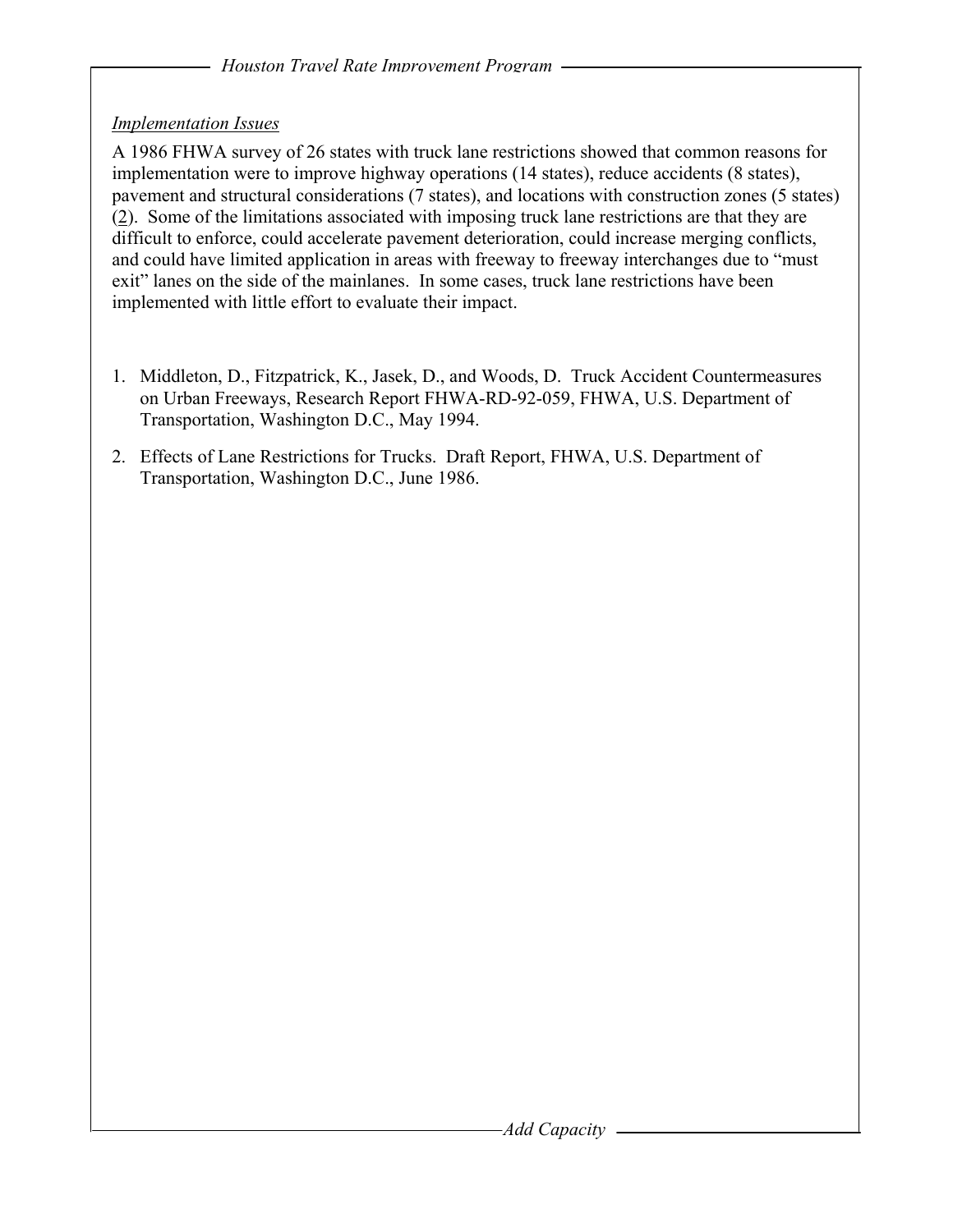## **New Streets in New Developments**

#### *Description*

A functional hierarchy is used in street classification. Major thoroughfares that provide mobility to large volumes of vehicles are arterials. Smaller streets that provide access to houses and shops are collectors and locals. Arterials can further be subdivided into classifications of major arterials and minor arterials.



#### *Target Market*

Urban major arterials make up a small percentage of any street system, but serve the highest nonfreeway traffic volume corridors. Major activity centers, universities, shopping centers, and special event centers are examples of locations serviced by major arterials. Mobility is provided by the number of lanes and the type of users on the facility and enhanced by the limited access points. Major arterials only make up 5 percent of total street mileage, but carry approximately 50 percent of total traffic volumes. Minor urban arterials connect the major arterials with the collector system. Minor arterials provide slightly less mobility than major arterials, but provide slightly greater access. Minor arterials make up approximately 10 percent of total street mileage and carry approximately 25 percent of traffic volumes.

Collector streets provide mobility around residential, commercial, and industrial areas as well as some land access. Collectors make up a relatively small portion of the total street mileage and operate at lower speeds than arterials. Collector streets connect the arterial street system with the local street system. Collector streets make up approximately10 percent of total street mileage and carry about five percent of traffic volumes. Local streets make up the majority of total street mileage of a city, but serve small volumes of vehicles at slow speeds. Local streets provide low levels of mobility but provide high levels of direct access to residential, commercial, and industrial facilities. Local streets make up approximately 75 percent of total street mileage and carry approximately 20 percent of total traffic volumes.

#### *Implementation Issues*

Mobility can be provided in new areas by a street system using the correct mix of functional streets. The function classification of streets is similar to the branching network of a tree. Major arterials provide high levels of capacity to serve high volumes of vehicles at high speeds with very limited access. Each classification down from major arterials (minor arterial, collector, and local) provide successively lower levels of mobility as capacities and speeds become successively lower, but provide successively higher levels of access. Other strategies such as geometric design, urban design elements, intersection improvements, and arterial access management help maximize the mobility of new street systems.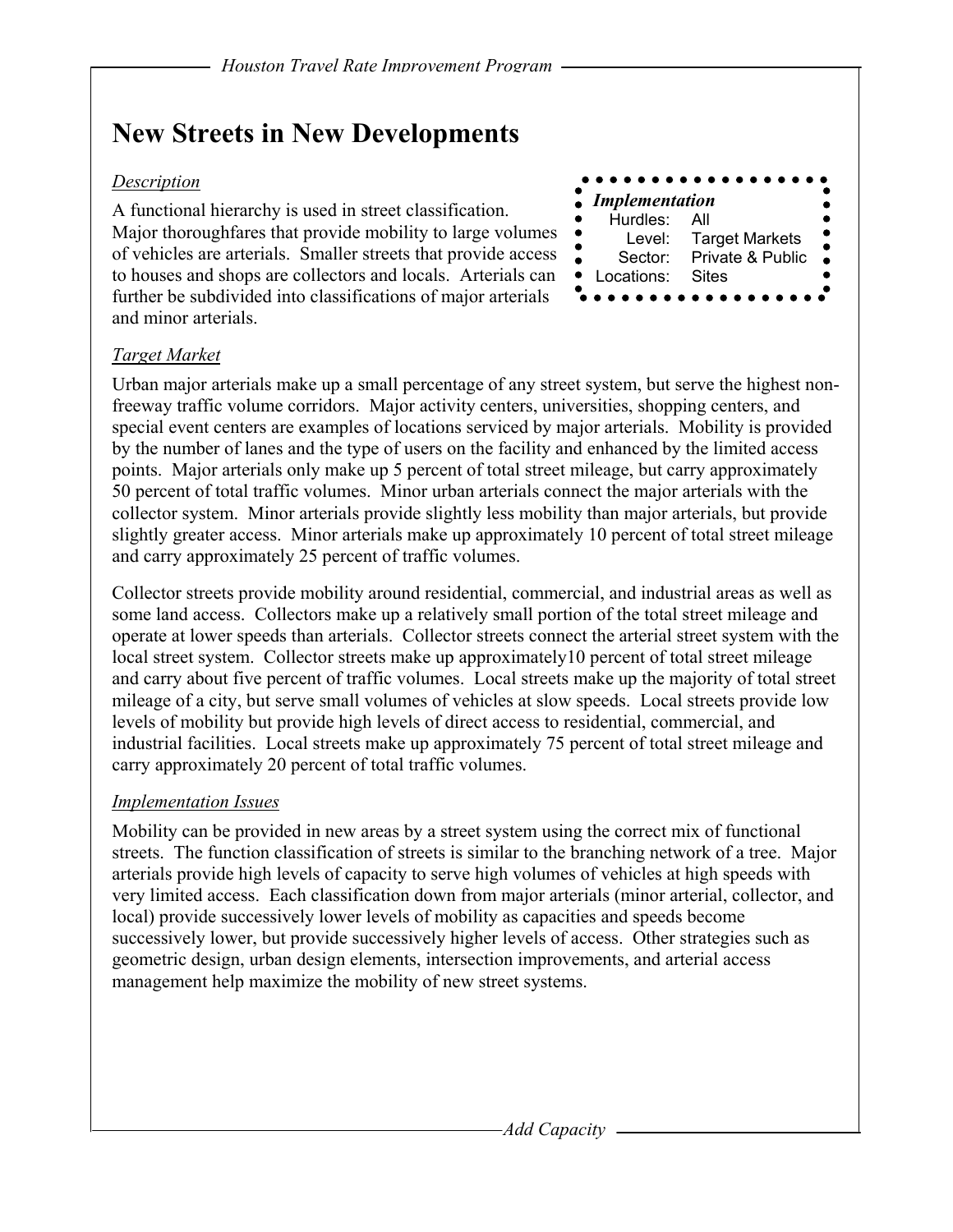## **HOV Lanes**

#### *Description*

HOV lanes are exclusive roadways or lanes designated for high occupancy vehicles, such as buses, vanpools, and carpools. The facilities may operate as HOV lanes full time or only during the peak periods. HOV lanes typically require minimum vehicle occupancy of two or more persons. However, in some locations such as the Katy or Northwest Freeways, occupancy

requirements have been raised to preserve the high speeds on the facility. Support facilities such as park and ride lots and transit centers with direct access to the HOV lane are important system elements to increase facility use. HOV lanes may also be used to provide bypass lanes on entrance ramps with ramp meter signals.



Several common types of HOV lanes are barrier separated, concurrent flow, and contra flow lanes.

- $\triangleright$  Barrier-separated lanes like those that carry more than 87,000 persons daily in Houston are typically constructed in the center of the freeway and physically separated from the generalpurpose lanes with concrete barriers. Single lane facilities operate as reversible lanes, flowing in one direction during the morning period and the other direction in the evening period. Multiple lane facilities may either be operated as two-way facilities or reversible facilities.
- $\triangleright$  Concurrent flow HOV lanes (commonly the inside lane) operate in the same direction of flow as the general-purpose lanes and are usually separated from the general-purpose lanes by a small buffer and wide paint stripe. Dallas' 4 concurrent flow HOV lanes carry more than 88,000 persons each day.
- $\triangleright$  Contra flow lanes make use of the inside off-peak direction general-purpose lane during the peak period. Movable concrete barriers are used on several facilities around the U.S. including one in Dallas that carries more than 18,000 persons daily. Houston's I-45 contraflow lane, now replaced by a barrier-separated HOV lane, was a pioneer in the late-1970s—plastic posts were the only available separation technique at that time.

### *Target Market*

HOV lanes increase the overall person carrying capacity in a corridor, improve transit service and reliability, and encourage carpool/vanpool formation and bus usage. During the peak rush hours, the six HOV lanes in Houston move the same number of persons as 10 general purpose freeway lanes in each peak direction, equaling 20 lanes of freeway. Successful HOV lanes work best in congested corridors serving major activity centers. The combination of high person demand and slow speeds on the general purpose lanes make buses and carpools more attractive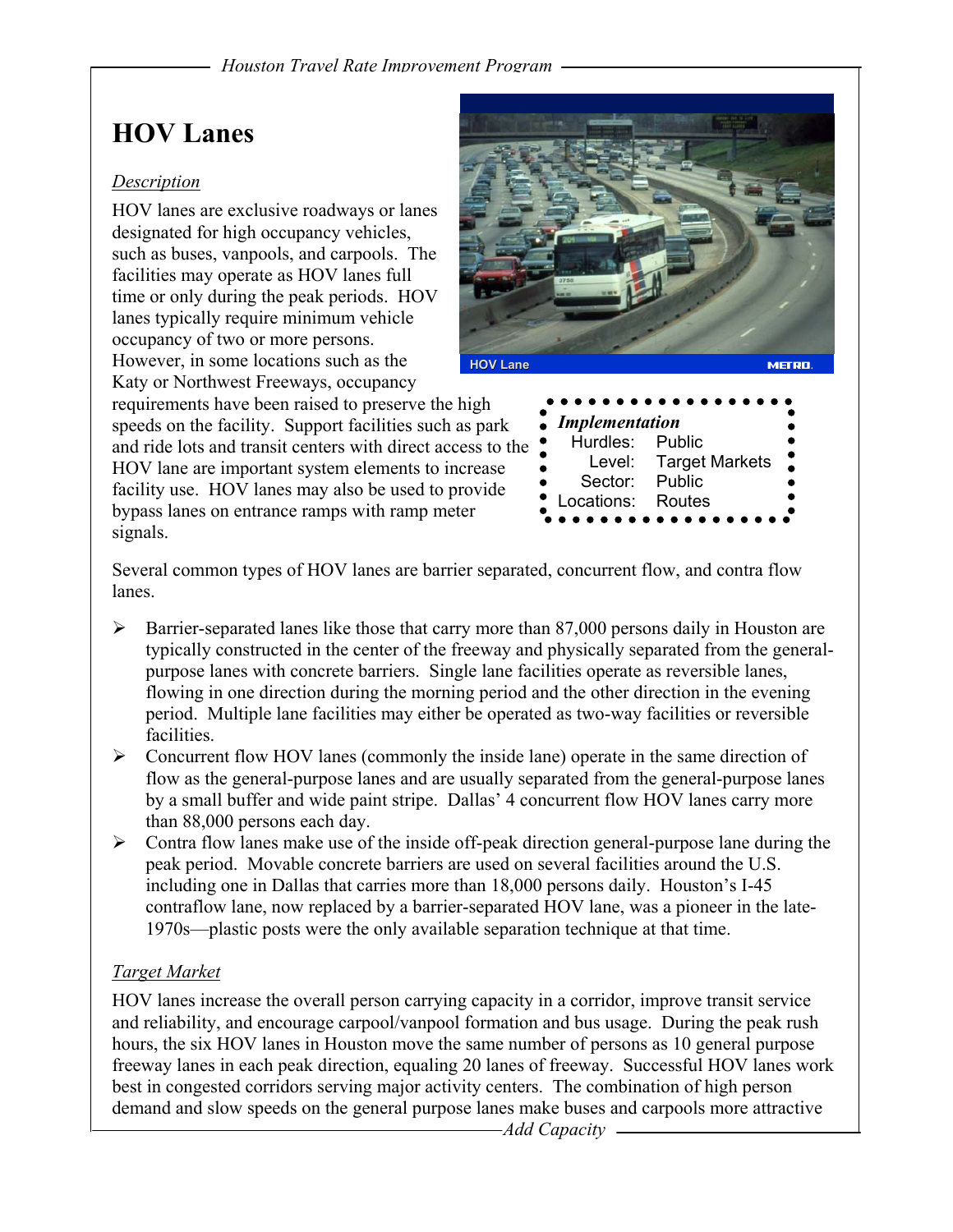travel options. When combined with parking cost, stress levels, unreliable trip times incurred by solo drivers, HOV lanes can be very successful improvements. Transit usage in Houston corridors with HOV lanes has grown more rapidly than those without HOV lanes. After the implementation of the I-64 HOV lane in Hampton Roads, Virginia in 1992, the freeway experienced an increase of approximately 3,000 person trips with a reduction of over 700 vehicle trips per day  $(\underline{1})$ .

### *Benefits and Costs*

HOV lanes provide significant benefits to transit service. Peak hour bus operating speeds on Houston HOV corridors have increased from 26 mph prior to the HOV lanes to 54 mph with the HOV lanes. The reduction of travel time is estimated to have reduced the required operating time by 31,000 hours and result in a savings of approximately \$4.8 million annually. Similar travel time reductions were seen in Pittsburgh on the East Busway where travel times were reduced by 40-50 percent. In Ottawa, Ontario, the transit authority estimates that the busway system has saved the cost of buying 220 regular buses and 40 articulated buses to provide comparable service without the busway system (1).

Studies have shown that HOV lanes increase carpool and transit usage. Of the persons using the I-10 Katy Freeway HOV lane in Houston, 36 percent of carpoolers and 36 percent of bus riders previously drove alone. On the I-395 HOV lane in Northern Virginia, approximately 23 percent of carpoolers and 49 percent of bus riders previously drove alone. On the I-10 San Bernardino HOV lane in Los Angeles, 46 percent of carpoolers and 50 percent of bus riders previously drove alone. On the I-45 HOV Lane in Houston, approximately 39 percent of carpoolers and 39 percent of bus riders previously drove alone (1).

The costs associated with the implementation of HOV lanes are largely dependent on the type of facility. Contraflow lanes cost approximately \$3 million per lane mile and can be constructed in 1 to 2 years. Concurrent flow lanes cost approximately \$1 to \$2 million per lane mile and require 1 to 3 years, depending on the amount of construction. Barrier separated lanes constructed in the center of freeways cost \$4 to \$6 million per lane mile, while HOV facilities constructed on their own right-of-way can cost \$7 to \$8 million per lane mile. These are significant projects requiring 2 to 4 years of construction. Additional costs associated with HOV lane systems include construction of support facilities and operations and enforcement costs (2).

The capital costs for constructing the barrier-separated Houston HOV lane system were approximately \$8.5 million per mile, including \$2.8 million per mile for park and ride lots, park and pool lots, and transit centers, and \$300,000 per mile for surveillance, communication, and control systems. Annual costs for operating the Houston HOV lane system are \$675,000 (\$1995), while annual enforcement costs are \$625,000 (\$1995). These costs correlate to an average of approximately \$260,000 for operations and enforcement per HOV facility per year. Annual operations costs for the movable concrete barrier system used on the East R.L. Thornton HOV lane in Dallas were approximately \$600,000, almost equal to the operations costs for the entire 5 corridor Houston HOV system in 1995. Benefit/cost analyses for the Houston and Dallas HOV lanes have yielded results of 8:1 to 48:1, with all cases exceeding the benefit/cost ratio of alternatives with additional mainlanes (3).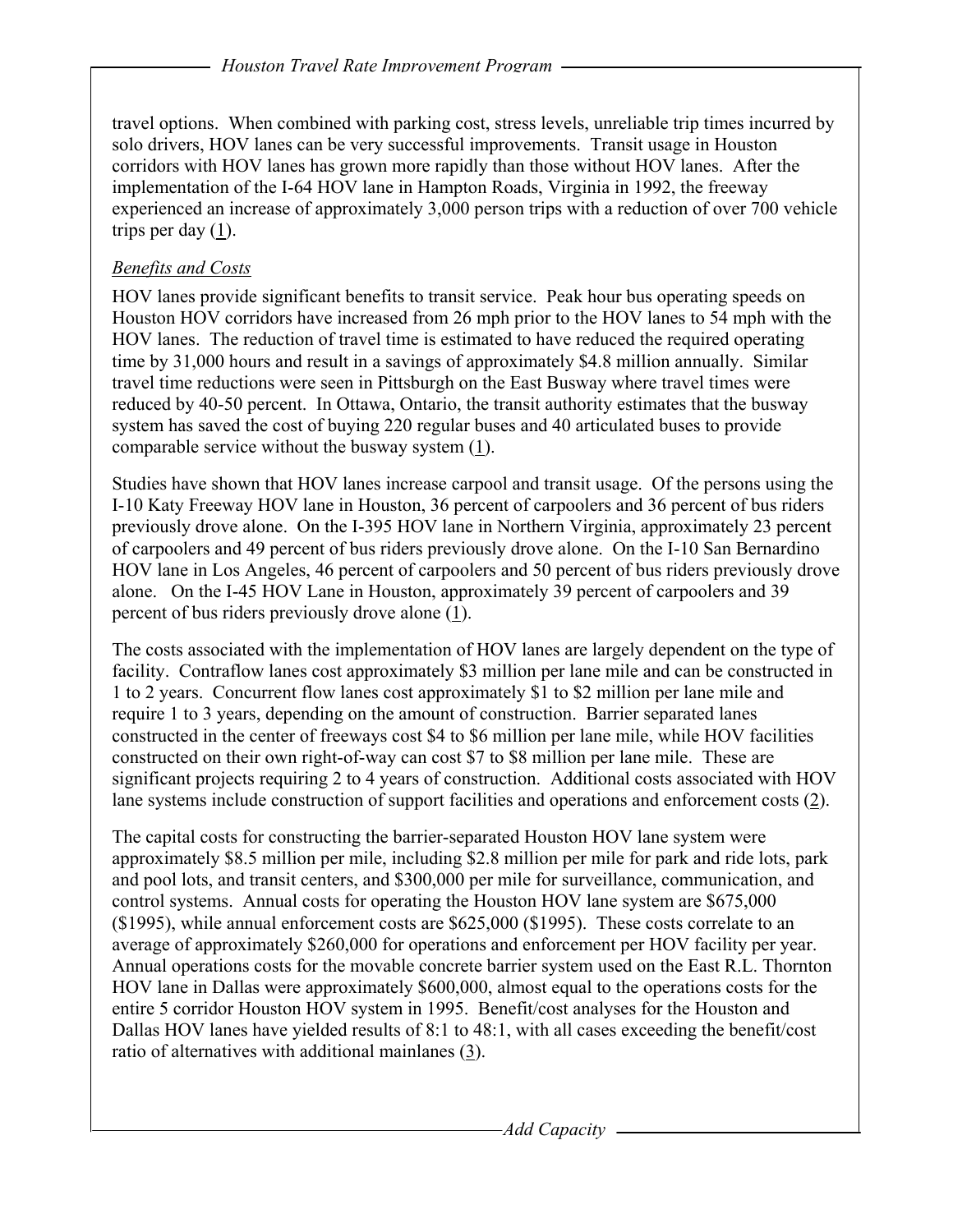#### *Implementation Issues*

The primary implementation issue is cost, including costs for the HOV lane, park and ride lots, communication and control systems, and operations and enforcement. Secondary issues involve design considerations when retrofitting existing roads. In both cases, the issues involve federal, state, and local responsibilities.

- 1. A Toolbox for Alleviating Traffic Congestion and Enhancing Mobility, Institute of Transportation Engineers, Washington D.C., 1997.
- 2. Henk, R., Poe, C., and Lomax, T. An Assessment of Strategies for Alleviating Urban Congestion, Report FHWA-TX-2-10-90/1-1252, Texas Transportation Institute, Texas A&M University, College Station, TX, November 1991.
- 3. Henk, R., Morris, D., and Christiansen, D. An Evaluation of High-Occupancy Vehicle Lanes in Texas, 1995. Research Report FHWA/TX-97/1353-4, Texas Transportation Institute, Texas A&M University, College Station, TX, October 1996.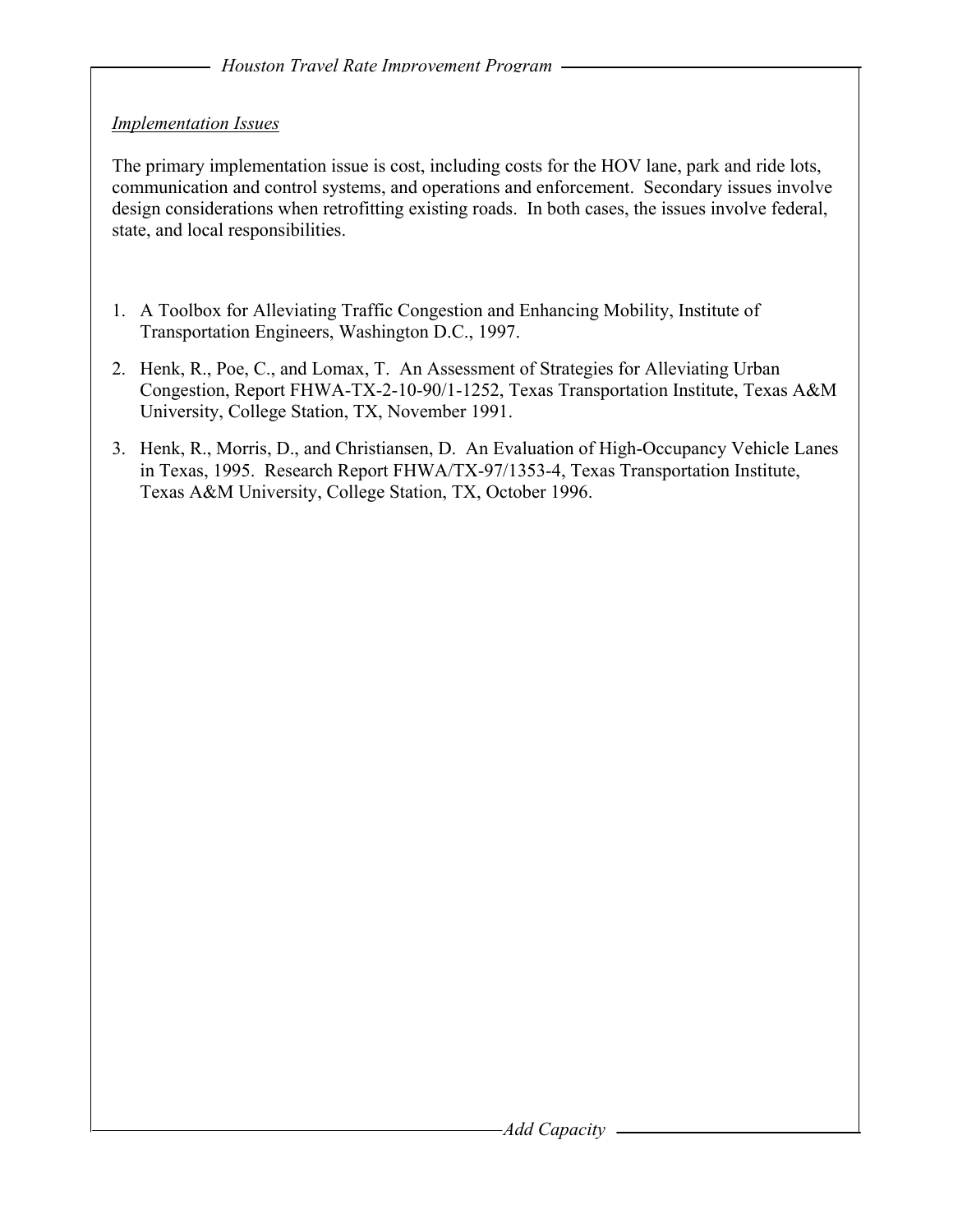## **Multimodal Transportation Corridor**

#### *Description*

A relatively new concept in transportation facility design is the multimodal transportation corridor. Historically, freeways were developed in corridors to provide high volume movement. The concept of a multimodal transportation corridor is that freeways alone may not be the best solution in a given corridor to provide high person



movement capacity. Other facilities that may be incorporated into corridor capacity include light rail and designated lanes for buses only, buses or carpools only, trucks only, toll facilities, or combinations of these, in addition to the general-purpose lanes. Transportation demand management strategies may also be considered as part of this process.

#### *Target Market*

Multimodal planning requires involvement by a number of constituencies, often including a department of transportation, area transit authority, metropolitan planning organization, community officials and agencies, and various advocacy groups. Advocacy groups may include environmental groups, employers and developers, business associations, etc. Relatively few projects have incorporated the multimodal transportation corridor concept into the preliminary design process. Florida is one of the first states to mandate multimodal transportation corridor design for urban areas with populations over 200,000 persons. Corridors will provide a maximum of six general purpose lanes, four managed lanes, and have a provision for a light rail system to handle future person demand in excess of the capacity of the freeway/managed lane system  $(1)$ .

### *Benefits and Costs*

Benefits that could be provided from this concept include increased capacity and safety, reduced congestion and travel times, economic development, and environmental quality. The combination of design elements that work best is dependent on the needs and resources of individual communities. The capacity to move large numbers of people is ideal for serving major activity centers. The corridor would be combined with a number of other strategies such as ridesharing programs, parking policies and targeted infrastructure investment.

### *Implementation Issues*

During planning stages of the reconstruction of the I-15 corridor in Salt Lake City, the multimodal alternatives considered with respect to cost and person movement included no build, improved bus service, improved bus service + one highway lane, improved bus service + two highway lanes, reversible HOV lanes, two-way HOV lanes, light rail transit on two tracks, light rail transit on four tracks, light rail transit on two tracks + two highway lanes, or light rail on four tracks + one highway lane. The Maryland Department of Transportation worked with over 50 individual groups during the planning process for the US-301 reconstruction project. The process took a number of years to complete, but resulted in a plan that achieved consensus and resulted in the provision of both highway and transit elements.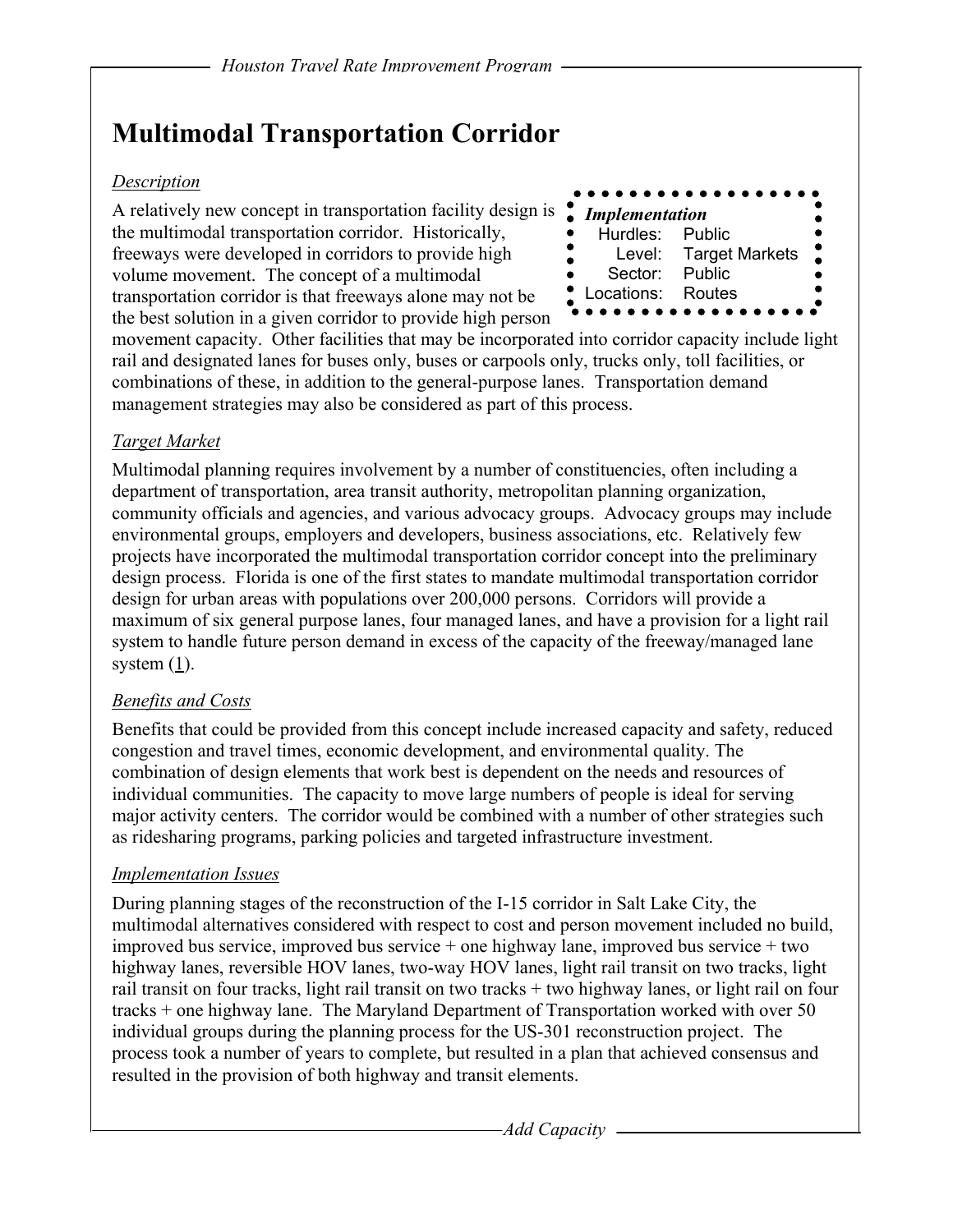1. A Toolbox for Alleviating Traffic Congestion and Enhancing Mobility, Institute of Transportation Engineers, Washington D.C., 1997.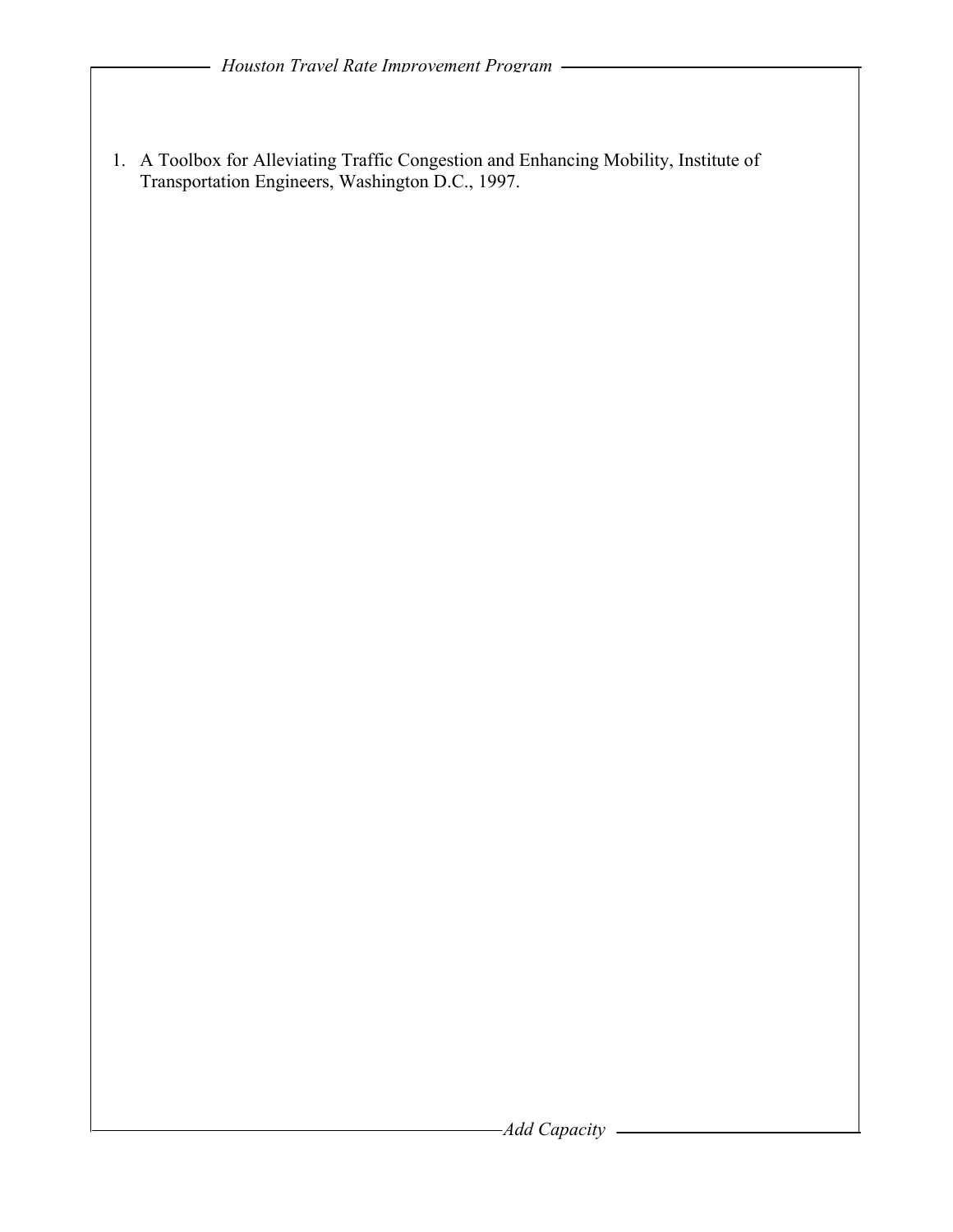## **Freight Rail Improvements**

#### *Description*

The presence of highway-rail grade crossings has significant impacts on both rail and automotive traffic. Highway-rail interactions pose accident hazards and operational problems in addition to the safety concern of rail and automotive passengers. Trains blocking intersections during peak periods can result in long queues



that may impede flow on surrounding roadways. The resulting queues have a negative impact on vehicle flow, transit service, and emergency vehicle operations. Traffic management of freeway incidents by diversion can be severely impaired by trains crossing a diversion route. Train movement information is still difficult to get at traffic management centers due to communication system differences; these are being worked on but it remains a significant obstacle.

Advancements in technology being used by the railroad industry may also benefit passenger vehicle operations. Identification of railroad cars is accomplished through electronic equipment identification systems utilizing railcar-mounted transponders, railside antenna readers, and computer systems. These systems are equivalent to the automatic vehicle identification systems used by toll roads. Positive train separation uses satellite-based positioning systems to track train location and prevent collisions. Several railroads have developed network operation centers (NOCs). These centers are capable of managing the entire fleet of trains and tracking maintenance vehicles from a central location. Functions of the centers include planning, controlling, and monitoring the flow of trains in the network to optimize service and minimize cost, managing the assignment of locomotives to trains, and providing crew and road operations management.

Other applications of technology to enhance safety and operations are being studied. Railroad crossing monitoring systems could use readers alongside rail lines to determine the position, identification, length, and speeds of trains. This information could be used in conjunction with various information and traffic management strategies. Examples include the placement and operation of dynamic message signs on arterial approaches to at-grade crossings, notifying emergency services of train locations to enable route planning that minimizes response times and notifying transit services to enable changes in scheduling and routing of buses. This information could also be used in conjunction with "smart" intersection controllers that can implement signal timing plans and phase sequences to optimize flow during train crossings.

Operation Respond is a research project designed to improve emergency response to train accidents with hazardous cargo. Software was designed for the program to allow emergency services (police, fire) dispatchers the ability to dial into railroad data centers and access railroad databases to access information on train content and cargo handling. This information can then be relayed to responding personnel to increase the safety and efficiency of the response in much the same way as transit, freeway, and street traffic management centers operate.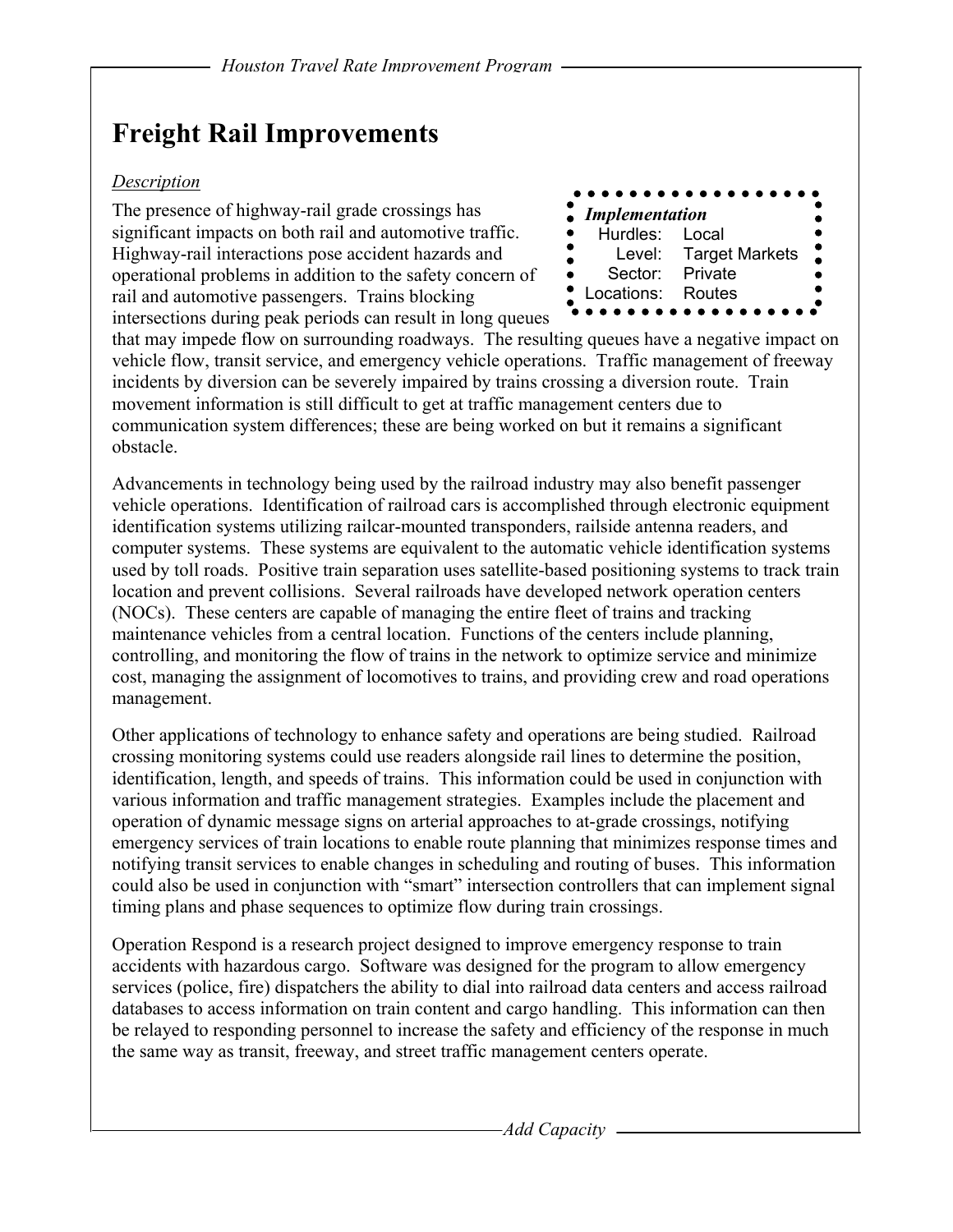### *Benefits and Costs*

Separating highway-rail grade crossings has many benefits with respect to vehicle and rail operations and safety. Potential accidents are eliminated, freight trains are able to travel at higher speeds along corridors with grade separated intersections, and motorists experience no delay due to train crossings. The conversion of an at-grade crossing to a grade separated crossing in Austin not only eliminated the accident potential, but is estimated to save 28,000 vehicle-hours of delay annually. Although the cost of the project was approximately \$2.6 million, the project provides a benefit of approximately \$435,000 per year in delay savings savings  $(1)$ .

#### *Implementation Issues*

Cost is the major implementation issue to be considered and is, in most cases, a shared responsibility between federal, state, and local governments. Safety issues require close cooperation and involvement with the rail industry.

1. A Toolbox for Alleviating Traffic Congestion and Enhancing Mobility, Institute of Transportation Engineers, Washington D.C., 1997.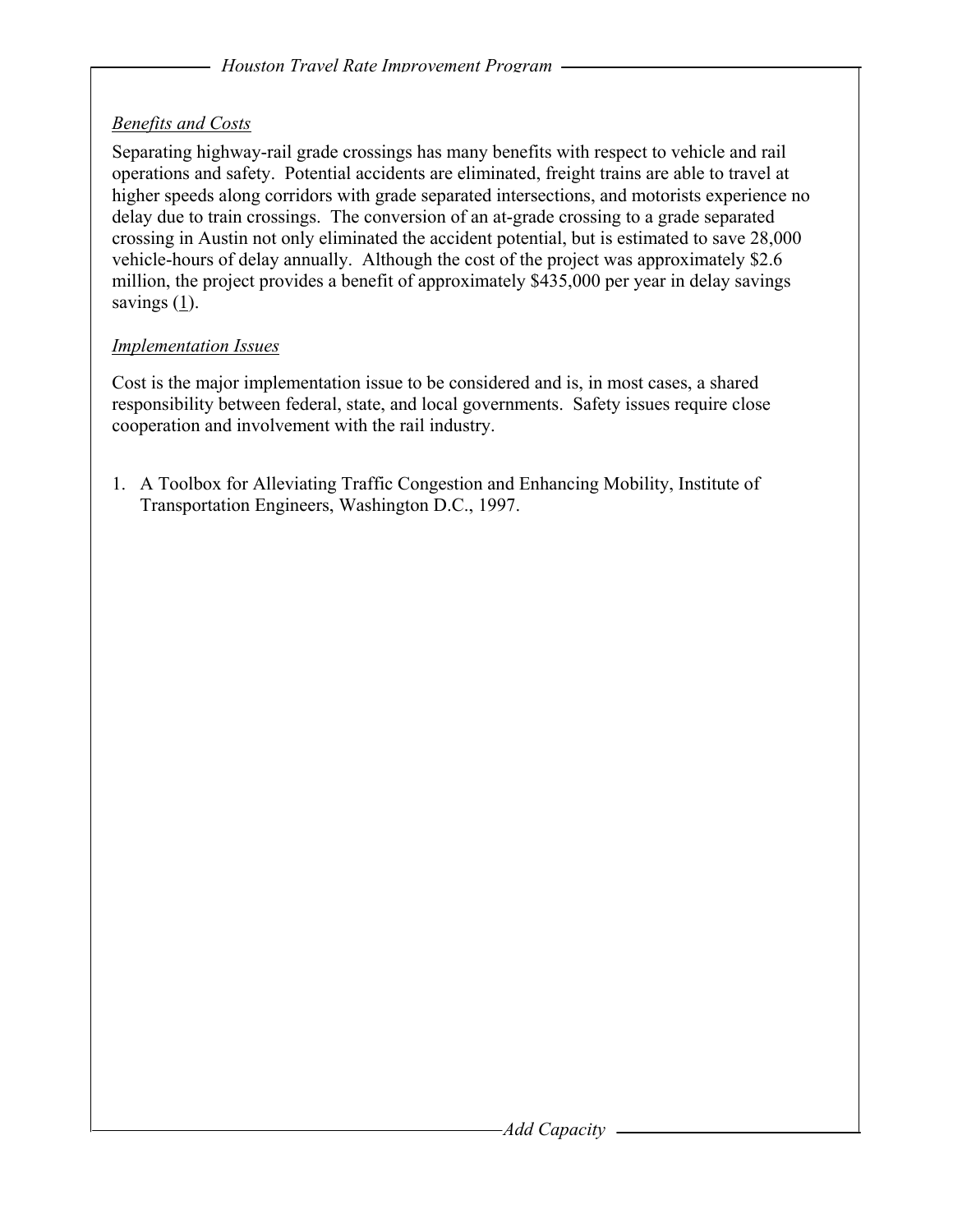## **Bus Rapid Transit**

### *Description*

Bus Rapid Transit (BRT) refers to a bus-based system with a separate right-of-way for at least a part of its route. BRT is designed to improve transit travel times, service reliability, and customer convenience and, ultimately, to improve transit ridership. BRT is based on rail transit principles, but instead of the required investment in trains and track, it uses buses and some exclusive facilities integrated with key components of

the roadway system. BRT can be characterized by one or more of the following features: exclusive right-ofway at key congestion points or over line-haul segments; improved travel times and service reliability through signal prioritization, bus pull-outs, and



automated vehicle location systems that allow real time dispatching; advanced bus technology, which could include quick access, low-floor or multiple door buses to speed boardings and alightings or clean fuel, quick propulsion technologies; faster fare collection to speed boardings, either through the use of prepaid fares or stations designed to separate fare collection from boarding; fewer stops than traditional local transit service, but potentially more stops than park and ride transit; and increased service frequency.

BRT can be applied along an existing freeway through construction of an exclusive bus lane or in combination with high occupancy vehicle (HOV) lanes. There is currently no exclusive busway in North America in a freeway right-of-way. There are, however, many examples of BRT/HOV combinations within freeway right-of-ways, including Houston (North, Northwest, Katy, Southwest, and Gulf Transitways), Washington, D.C. (Shirley Highway and I-66), and Los Angeles (El Monte). These BRT/HOV lanes are used by buses, vanpools, and carpools (of differing occupancy requirements).

BRT can also be built on a separate and exclusive right-of-way, such as a railroad right-of-way. Examples of BRT on a separate and exclusive right-of-way include the busways in Ottawa and Pittsburgh. These busways are used only by buses; vanpools and carpools are not allowed.

Finally, BRT can be built within, along, or even under arterial streets. An arterial street application can range from dedicated lanes of a street (e.g., Lymmo, Orlando's new downtown circulator system or the extensive system in Curitiba, Brazil) to an exclusive bus tunnel (e.g., Seattle).

Off-line BRT bus stops are designed to be away from the busway or HOV lane, and stops are made at off-line, adjacent transit centers or bus stops. The primary advantages of off-line BRT bus stops are provisions for express bus movements when stops are not requested and the feasibility of usage by carpools and vanpools without introducing conflicts with stopping buses.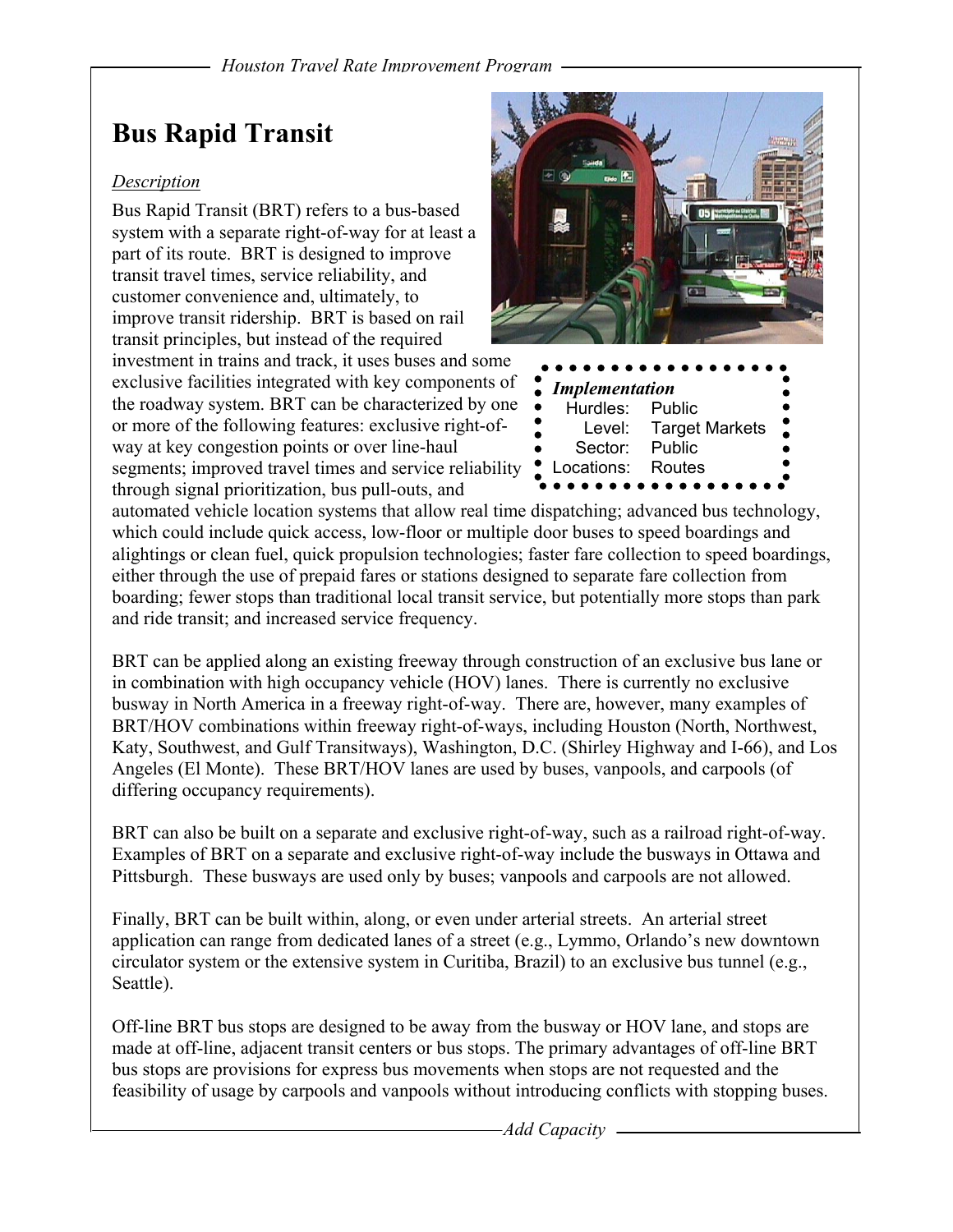The primary disadvantages of off-line bus stops are delay to bus riders from the time it takes to exit the busway or HOV lane to reach an off-line station and the space requirements of the offline stations. The minimum cross-section required (not counting space for off-line stations) would be 36-40 feet. Off-line bus stops are provided for BRT/HOV transitways in Houston and for an exclusive busway in Pittsburgh.

On-line BRT bus stops are located immediately adjacent to the busway, similar to rail stations. Buses stop on the busway for boarding and alighting, and buses cannot pass one another. The primary advantages of on-line BRT stops are minimal delays from stops and minimal right-ofway requirements. The primary disadvantages of the on-line BRT stops are inability of buses to pass one another and infeasibility of allowing use by carpools or vanpools. The minimum crosssection required between stations would be the same as for off-line busways (36 to 40 feet) but a 60 to 70 foot cross-section would be required at stations. On-line bus stops are provided in the Seattle bus tunnel and throughout the Curitiba system.

On-line BRT bus stops with bypass lanes are located immediately adjacent to the busway. Buses stop on the busway for boarding and alighting, but bypass lanes around the stations allow other buses to pass nonstop. On-line BRT bus stops with bypass lanes combine the advantages of the off-line and on-line stations but require additional right-of-way and capital investment to build. Again, between stations, a minimum cross-section of 36 to 40 is required, but the cross section would increase to 60 to 85 feet at stations. On-line bus stops with bypass lanes are provided on the Ottawa busway.

### *Target Market*

The target markets for BRT are congested corridors where transit is already firmly established. The trips carried on BRT are predominantly work trips, since these trips take place during the most congested periods.

### *Benefits and Costs*

The benefits and costs of a BRT system are similar to that of various types of HOV systems. These benefits and costs are discussed in more detail in the HOV lane section of this toolbox. BRT provides significant benefits to transit service, increasing peak hour bus operating speeds similar to HOV applications (see later section). The reduction of travel time provides an incentive for transit use and reduced transit operating costs.

The costs associated with the implementation of BRT are largely dependent on the type of facility. Barrier separated lanes in the center of freeways cost \$4 to \$6 million per lane mile to build, while BRT facilities in their own right-of-way can cost \$7 to \$8 million per lane mile to build (including right-of-way costs). These are significant projects requiring 2 to 4 years of construction (1).

The capital costs for constructing the barrier-separated Houston HOV lane system were approximately \$8.5 million per mile, including \$2.8 million per mile for park and ride lots, park and pool lots, and transit centers, and \$300,000 per mile for surveillance, communication, and control equipment. Annual costs for operating the Houston HOV lane system are \$675,000 (\$1995), while annual enforcement costs are \$625,000 (\$1995). These costs correlate to an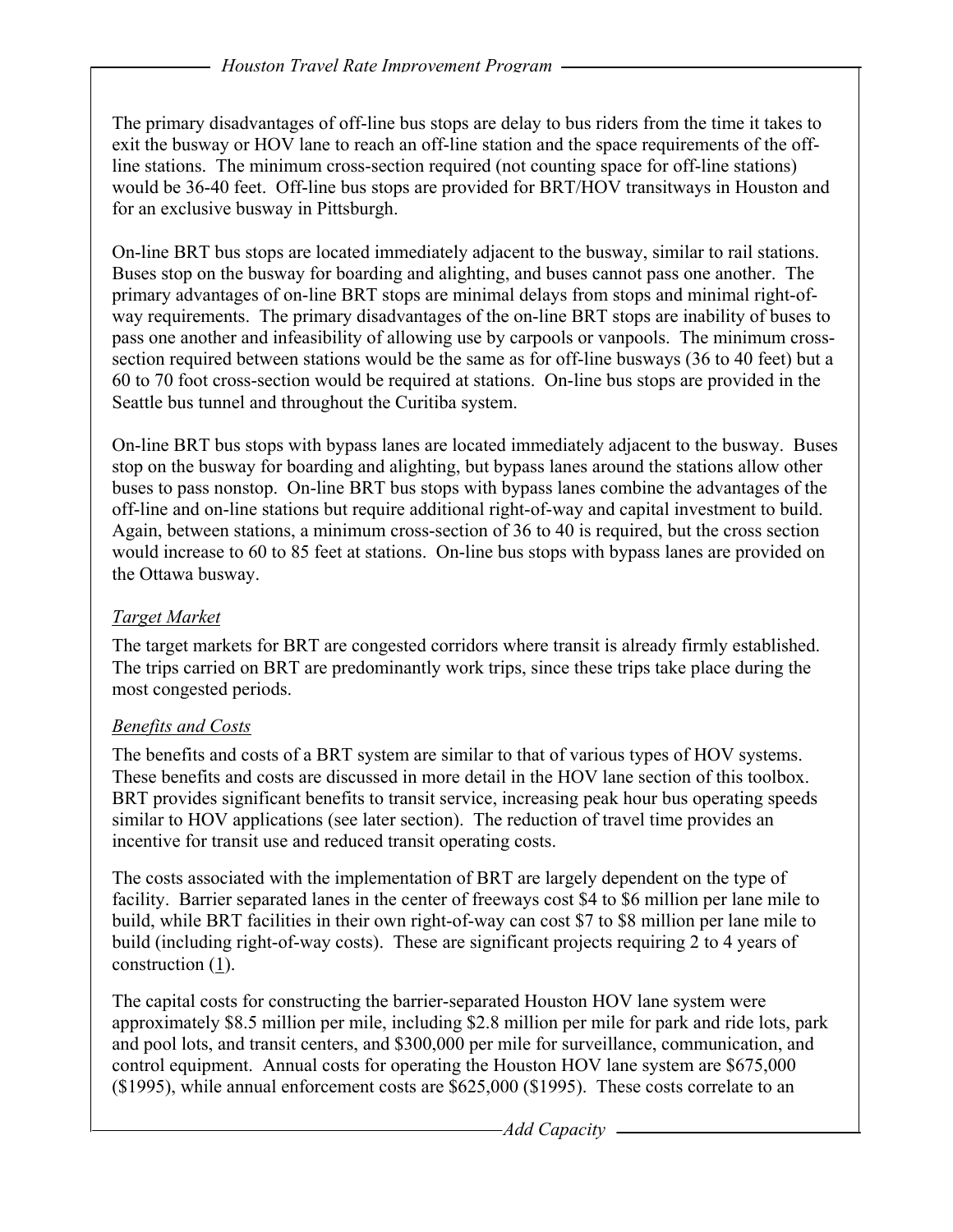average of approximately \$260,000 for operations and enforcement per HOV facility per year (2).

### *Implementation Issues*

If existing HOV lanes and off-line BRT bus stops are used, there are few significant cost issues involved. Implementation issues are primarily associated with bus/line management. Additional BRT lines may well require the addition of new stops and/or new HOV lanes that would involve potentially significant costs. In the later case, federal and state, in addition to local funds, could be involved.

- 1. Henk, R., Poe, C., and Lomax, T. An Assessment of Strategies for Alleviating Urban Congestion, Report FHWA-TX-2-10-90/1-1252, Texas Transportation Institute, Texas A&M University, College Station, TX, November 1991.
- 2. Henk, R., Morris, D., and Christiansen, D. An Evaluation of High-Occupancy Vehicle Lanes in Texas, 1995. Research Report FHWA/TX-97/1353-4, Texas Transportation Institute, Texas A&M University, College Station, TX, October 1996.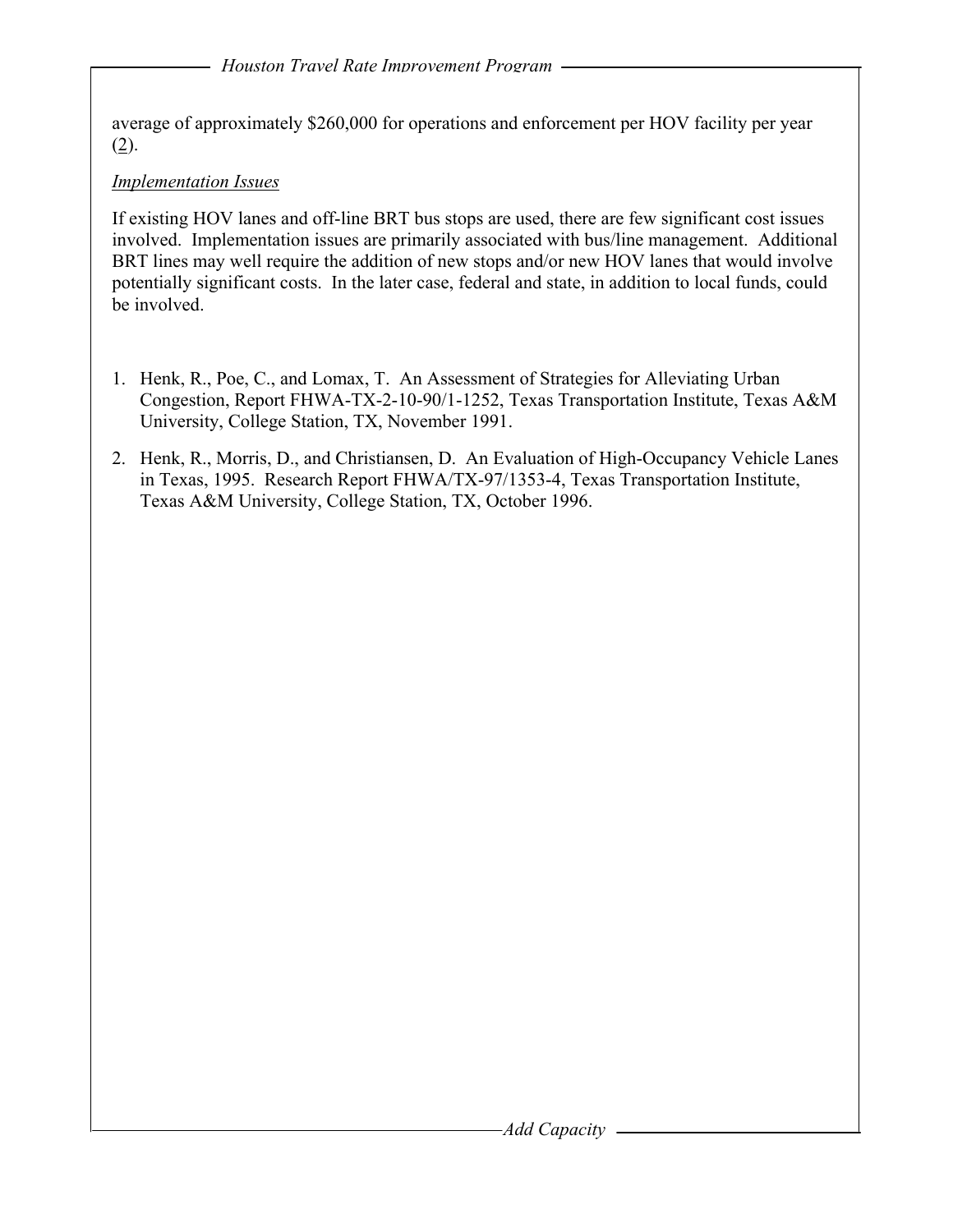# **Heavy Rail**

### *Description*

Heavy rail systems are most suitable for corridors with high-density office developments and some medium density residential high-density areas with a high level of nonresidential development. Heavy rail systems provide high speed/high capacity service, but at a high cost due to the required exclusive right-of-way (with no at-grade

| <b>Implementation</b> | . <b>.</b>            |
|-----------------------|-----------------------|
| Hurdles: Public       |                       |
| ٠<br>Level:           | <b>Target Markets</b> |
| Sector:               | Public                |
| Locations:            | Routes                |
|                       |                       |

crossings) and high cost of vehicles. Long trains of six to ten cars, third rail power supply, high passenger loading platforms, high degree of automation, and sophisticated signaling are all associated with heavy rail. The capacity of heavy rail train lines is a function of car size, seating arrangements, door configuration, number of cars in the train, number of allowable standees, and minimum headways. Minimum headways are dependent on dwell times at stations, train lengths, acceleration and deceleration rates, train control systems, and track arrangements. A number of systems around the world operate up to 30 trains per hour during peak periods with headways of two to three minutes moving 15,000 to 80,000 passengers per hour in the peak direction (1). In general, costs associated with development of heavy rail transit are approximately \$80 to \$100 million per mile (2).

### *Target Market*

Historically, heavy rail systems have been implemented in high-density urban areas where both origins and destinations can be served Policies and programs to increase the population and employment in the areas immediately adjacent to rail stations are also important to encouraging walk trips to/from the rail stations.

- 1. Transportation Planning Handbook, Institute of Transportation Engineers, Washington D.C., 1992.
- 2. Henk, R., Poe, C., and Lomax, T. An Assessment of Strategies for Alleviating Urban Congestion, Report FHWA-TX-2-10-90/1-1252, Texas Transportation Institute, Texas A&M University, College Station, TX, November 1991.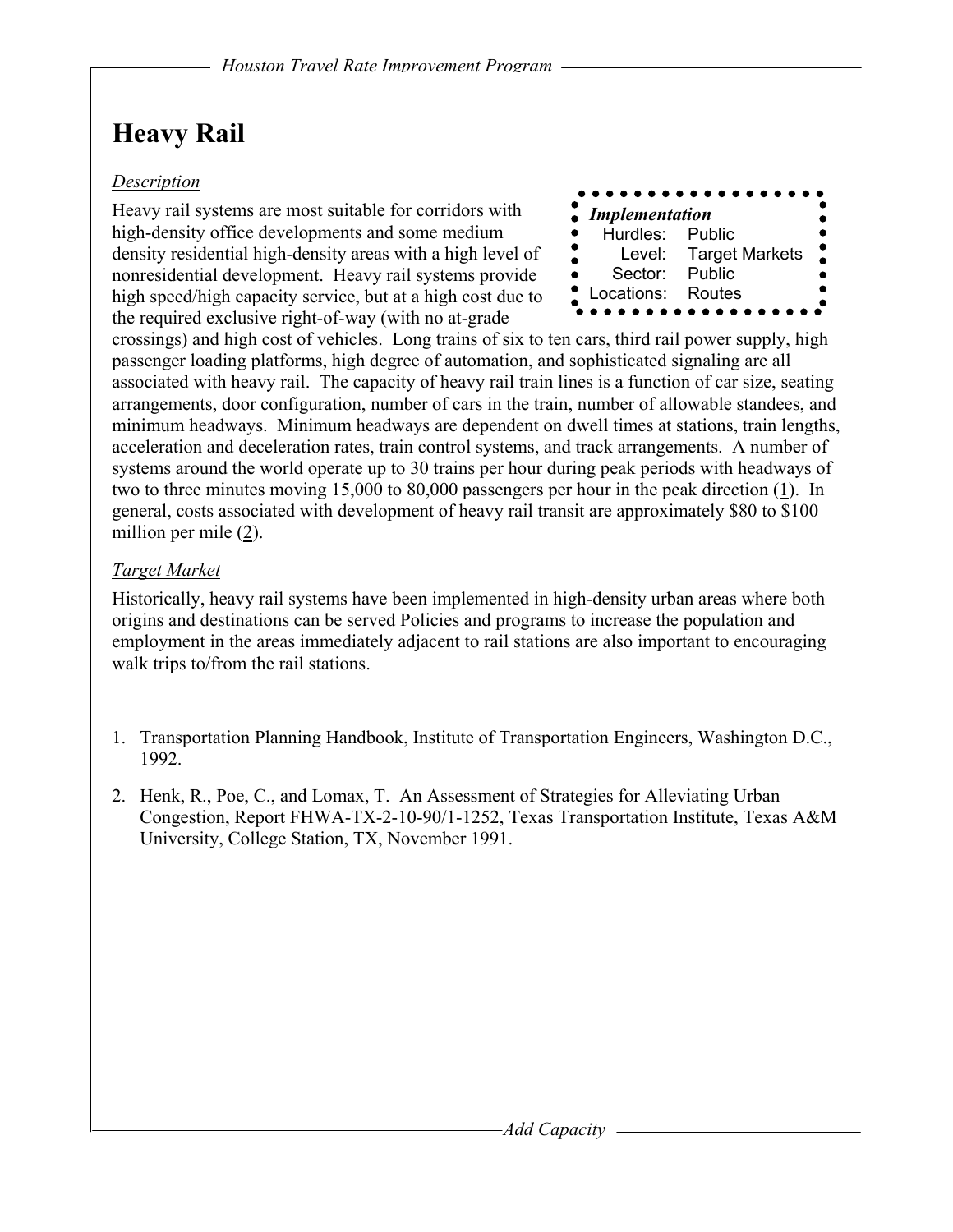## **Commuter Rail**

#### *Description*

Commuter rail systems generally operate between suburban areas and urban centers providing highspeed service between stations with single or multiple car passenger trains. Because commuter rail typically uses existing rail right-of-ways either with the construction of new tracks adjacent

to the freight rail tracks or by upgrading the freight rail tracks—it is can be less costly and faster to implement than rail systems requiring new or exclusive right-of-way.

Commuter rail service is most common in high-volume congested corridors, operating for many years in large cities in the Northeast and Midwest U.S. and in Canada. More

recent commuter rail operations have begun in California, Texas, Florida, and Washington. In general, costs associated with the development of commuter rail transit are approximately \$5 to \$10 million per mile (1).

The Trinity Express commuter rail services the 27-mile line between Union Station in Downtown Dallas and Richland Hills in northeast Tarrant County with stops at five intermediate stations. An extension of the line into downtown Ft. Worth is scheduled to open in Fall 2001. Service from Union Station to Richland Hills is available during peak periods only Monday through Friday, while service from Union Station to DFW Airport is available Monday through Saturday from 6 AM to 11:30 PM. Travel from Union Station to Richland Hills takes approximately 45 minutes, while travel from Union Station to DFW Airport takes approximately 30 minutes. The Trinity Express operates on approximately 30 minute headways between Union Station and DFW Airport on weekdays and one hour headways on Saturdays. Trinity Express tickets may be used for free transfers to bus, light rail, or DFW Airport shuttles. Customers may park for free at several Trinity Express stations or any of the DART light rail stations then transfer free to the Trinity Express. The Trinity Express uses both self-propelled diesel rail cars and double decked passenger coaches powered by locomotives.

### *Target Market*

A number of comparisons have been made between the characteristics associated with cities with light rail systems and those with commuter rail. Most of these differences can be explained by the differences in developments and travel markets that they serve. Commuter rail travel times are 50 percent greater and distances 200 percent longer than those with light rail. The average spacing of stations is approximately two miles for commuter rail and a half-mile for light rail. Approximately 90 percent of commuter rail stations have significant parking, while only onethird of light rail stations have significant parking. The population density within two miles of commuter rail station is 1.8 persons per acre, while the density around light rail stations is 4.5 persons per acre (2).



| Source: Dallas Area Rapid Transit |                       |   |
|-----------------------------------|-----------------------|---|
| <b>Implementation</b>             |                       |   |
| Hurdles:                          | Public                |   |
| Level:                            | <b>Target Markets</b> | υ |
| Sector:                           | Public                |   |
| Locations:                        | Routes                |   |
|                                   |                       |   |